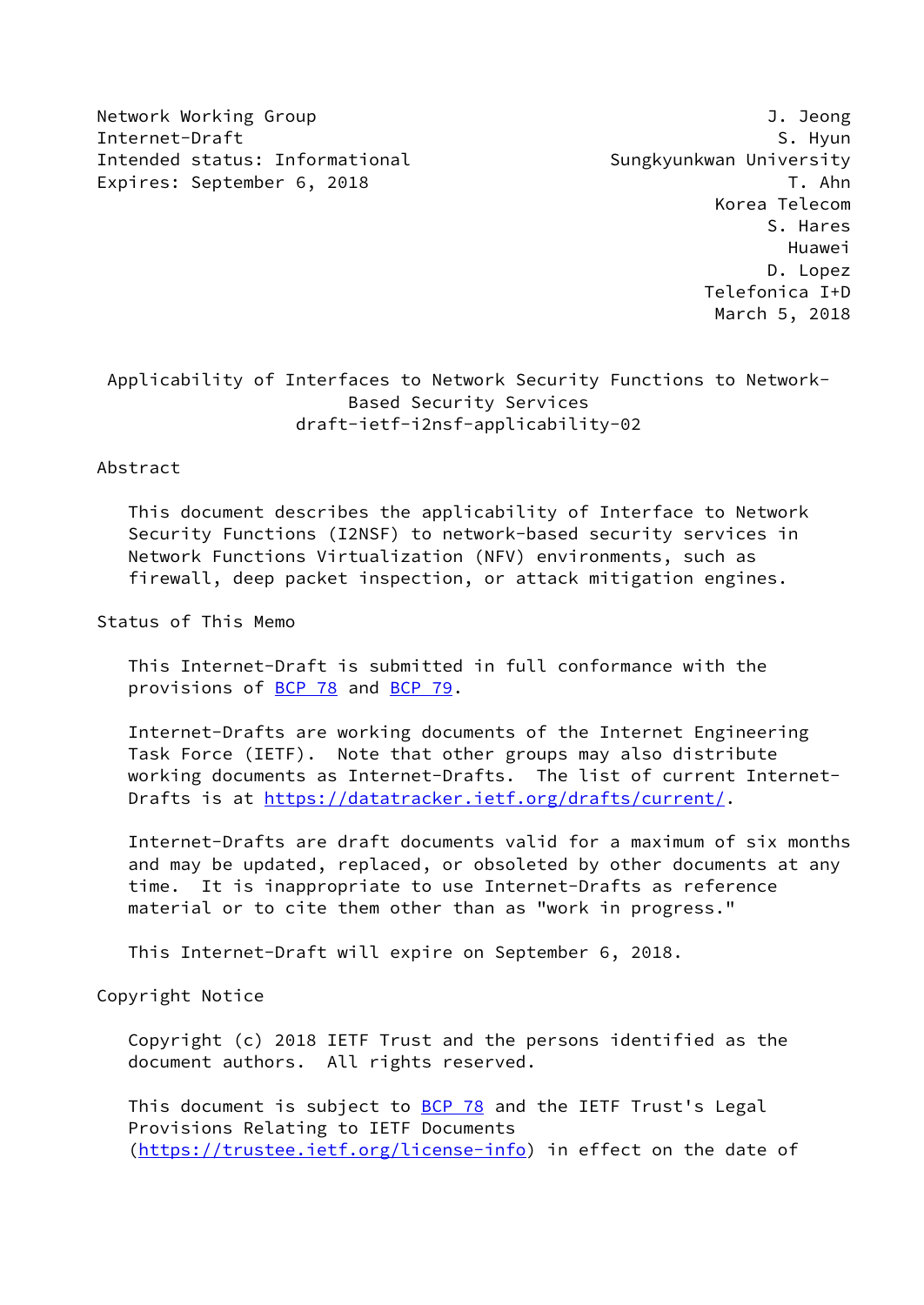<span id="page-1-1"></span>Internet-Draft I2NSF Applicability March 2018

 publication of this document. Please review these documents carefully, as they describe your rights and restrictions with respect to this document. Code Components extracted from this document must include Simplified BSD License text as described in Section 4.e of the Trust Legal Provisions and are provided without warranty as described in the Simplified BSD License.

Table of Contents

| $\overline{2}$                                |
|-----------------------------------------------|
| $\overline{3}$                                |
| $\overline{4}$                                |
| $\overline{5}$                                |
| $\overline{1}$                                |
| 4.1. Firewall: Centralized Firewall System 10 |
|                                               |
| 11                                            |
|                                               |
| <u> 13</u>                                    |
| $\overline{15}$                               |
| 15                                            |
| 15                                            |
| Informative References 15                     |
| <u> 19</u>                                    |
|                                               |
|                                               |

## <span id="page-1-0"></span>[1](#page-1-0). Introduction

 Interface to Network Security Functions (I2NSF) defined a framework and interfaces for interacting with Network Security Functions (NSFs). The I2NSF framework allows heterogeneous NSFs developed by different security solution vendors to be used in the NFV environment by utilizing the capabilities of such products and the virtualization of security functions in the NFV platform. In the I2NSF framework, each NSF initially registers the profile of its own capabilities into the system in order for themselves to be available in the system. In addition, the Security Controller registers itself to the I2NSF user so that the user can request security services to the Security Controller.

 This document describes the applicability of I2NSF framework to network-based security services with a use case of time-dependent web access control. This document also describes integrating I2NSF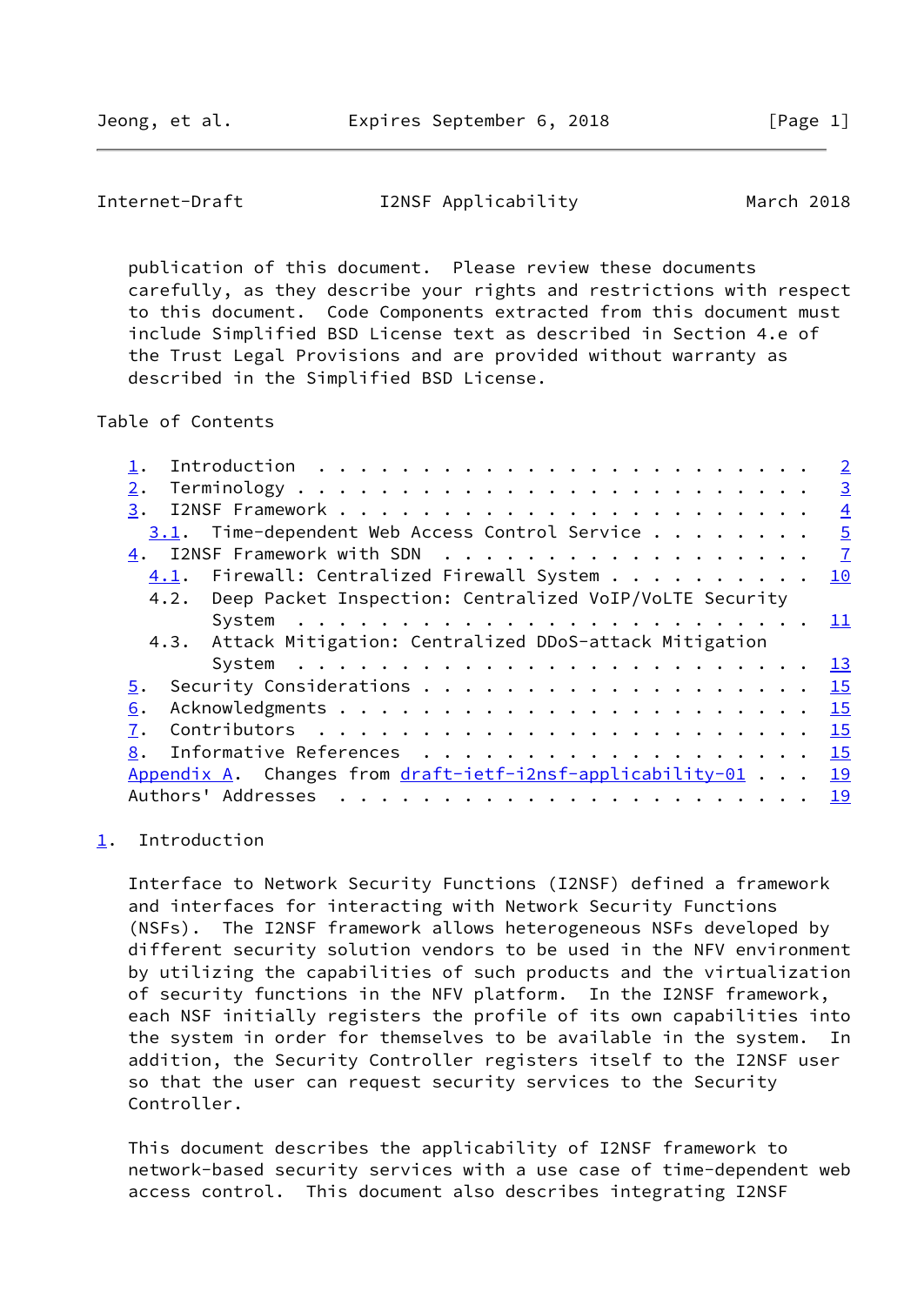framework with Software-Defined Networking (SDN) technology for efficient security services and use cases, such as firewall [\[opsawg-firewalls](#page-18-0)], Deep Packet Inspection (DPI), and Distributed Denial of Service (DDoS) attack mitigation. We implemented the I2NSF

| Jeong, et al. | Expires September 6, 2018 |  | [Page 2] |
|---------------|---------------------------|--|----------|
|---------------|---------------------------|--|----------|

<span id="page-2-1"></span>Internet-Draft I2NSF Applicability March 2018

 framework based on SDN for these use cases, and the implementation successfully verified the effectiveness of the I2NSF framework.

<span id="page-2-0"></span>[2](#page-2-0). Terminology

This document uses the terminology described in [\[RFC7149](https://datatracker.ietf.org/doc/pdf/rfc7149)], [\[ITU-T.Y.3300](#page-17-0)], [\[ONF-OpenFlow](#page-18-1)], [\[ONF-SDN-Architecture](#page-18-2)], [\[ITU-T.X.1252](#page-17-1)], [\[ITU-T.X.800](#page-17-2)], [\[RFC8329](https://datatracker.ietf.org/doc/pdf/rfc8329)], [[i2nsf-terminology\]](#page-17-3), [\[consumer-facing-inf-im](#page-17-4)], [[consumer-facing-inf-dm](#page-17-5)], [\[i2nsf-nsf-cap-im](#page-17-6)], [\[nsf-facing-inf-dm](#page-17-7)], [\[registration-inf-im](#page-18-3)], [\[registration-inf-dm](#page-18-4)], and [[nsf-triggered-steering](#page-18-5)]. In addition, the following terms are defined below:

- o Software-Defined Networking (SDN): A set of techniques that enables to directly program, orchestrate, control, and manage network resources, which facilitates the design, delivery and operation of network services in a dynamic and scalable manner [[ITU-T.Y.3300\]](#page-17-0).
- o Firewall: A service function at the junction of two network segments that inspects every packet that attempts to cross the boundary. It also rejects any packet that does not satisfy certain criteria for, for example, disallowed port numbers or IP addresses.
- o Centralized Firewall System: A centralized firewall that can establish and distribute policy rules into network resources for efficient firewall management. These rules can be managed dynamically by a centralized server for firewall. SDN can work as a network-based firewall system through a standard interface between an SDN switch and a firewall function as a vitual network function (VNF).
- o Centralized VoIP Security System: A centralized security system that handles the security functions required for VoIP and VoLTE services. SDN can work as a network-based security system through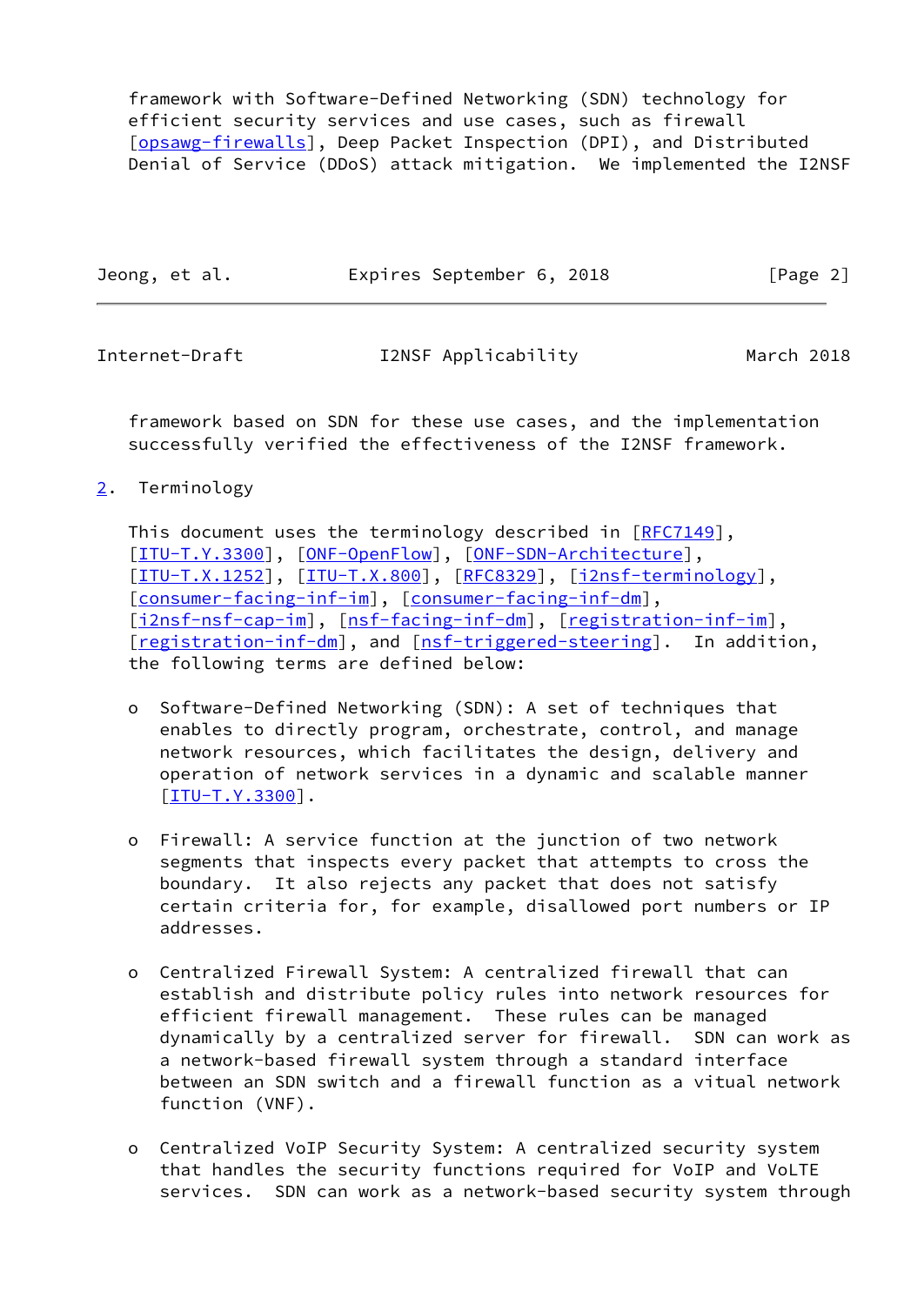a standard interface between an SDN switch and a VoIP/VoLTE security function as a VNF.

 o Centralized DDoS-attack Mitigation System: A centralized mitigator that can establish and distribute access control policy rules into network resources for efficient DDoS-attack mitigation. These rules can be managed dynamically by a centralized server for DDoS attack mitigation. The SDN controller and switches can cooperatively work as a network-based firewall system through a standard interface between an SDN switch and a firewall function as a VNF running in the SDN controller.

| Jeong, et al. | Expires September 6, 2018 |  | [Page 3] |
|---------------|---------------------------|--|----------|
|---------------|---------------------------|--|----------|

<span id="page-3-1"></span>Internet-Draft I2NSF Applicability March 2018

## <span id="page-3-0"></span>[3](#page-3-0). I2NSF Framework

 This section describes an I2NSF framework and its use case. Figure 1 shows an I2NSF framework [\[RFC8329](https://datatracker.ietf.org/doc/pdf/rfc8329)] to support network-based security services. As shown in Figure 1, I2NSF User can use security functions by delivering high-level security policies, which specify security requirements the I2NSF user wants to enforce, to the Security Controller via the Consumer-Facing Interface [\[consumer-facing-inf-im](#page-17-4)][consumer-facing-inf-dm].

 The Security Controller receives and analyzes the high-level security policies from an I2NSF User, and identifies what types of security capabilities are required to meet these high-level security policies. The Security Controller then identifies NSFs that have the required security capabilities, and generates low-level security policies for each of the NSFs so that the high-level security policies are eventually enforced by those NSFs. Finally, the Security Controller sends the generated low-level security policies to the NSFs [\[i2nsf-nsf-cap-im](#page-17-6)][nsf-facing-inf-dm].

 The Security Controller requests NSFs to perform low-level security services via the NSF-Facing Interface. The NSFs are enabled as Virtual Network Functions (VNFs) on top of virtual machines through Network Functions Virtualization (NFV) [\[ETSI-NFV](#page-17-8)]. In addition, the Security Controller uses the I2NSF Registration Interface [\[registration-inf-im](#page-18-3)][registration-inf-dm] to communicate with Developer's Management System (called Developer's Mgmt System) for registering (or deregistering) the developer's NSFs into (or from) the NFV system using the I2NSF framework.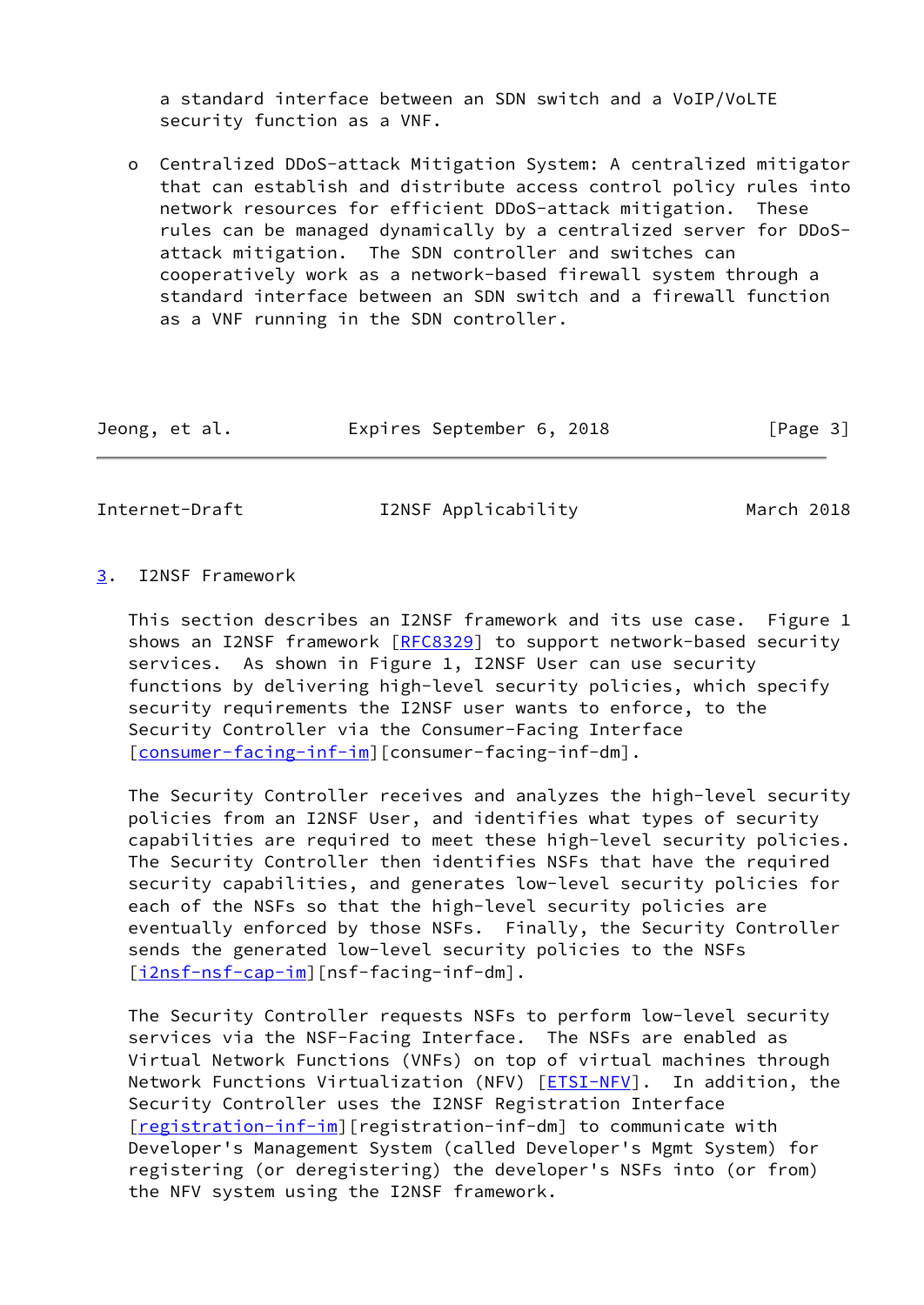The Consumer-Facing Interface between an I2NSF User and the Security Controller can be implemented using, for example, RESTCONF [[RFC8040\]](https://datatracker.ietf.org/doc/pdf/rfc8040). Data models specified by YANG [[RFC6020](https://datatracker.ietf.org/doc/pdf/rfc6020)] describe high-level security policies to be specified by an I2NSF User. The data model defined in [\[consumer-facing-inf-dm](#page-17-5)] can be used for the I2NSF Consumer-Facing Interface.

<span id="page-4-0"></span>

| Jeong, et al.                           |                                                                                      | Expires September 6, 2018                                                                   | [Page 4]                                                                                        |
|-----------------------------------------|--------------------------------------------------------------------------------------|---------------------------------------------------------------------------------------------|-------------------------------------------------------------------------------------------------|
| Internet-Draft                          |                                                                                      | I2NSF Applicability                                                                         | March 2018                                                                                      |
| ------------+<br>I2NSF User  <br>Λ<br>Λ | Consumer-Facing Interface<br>--------------+       Interface<br>NSF-Facing Interface |                                                                                             | Security Controller <-------------------> Developer's Mgmt System <br>+-----------------------+ |
|                                         | -------------+                                                                       | $NSF-1$ $ - $ $NSF-2$ $  $ NSF-n<br>(Firewall)     (Web Filter)     (DDoS-Attack Mitigator) | +--------------------                                                                           |

Figure 1: I2NSF Framework

 The NSF-Facing Interface between Security Controller and NSFs can be implemented using NETCONF [[RFC6241](https://datatracker.ietf.org/doc/pdf/rfc6241)]. YANG data models describe lowlevel security policies for the sake of NSFs, which are translated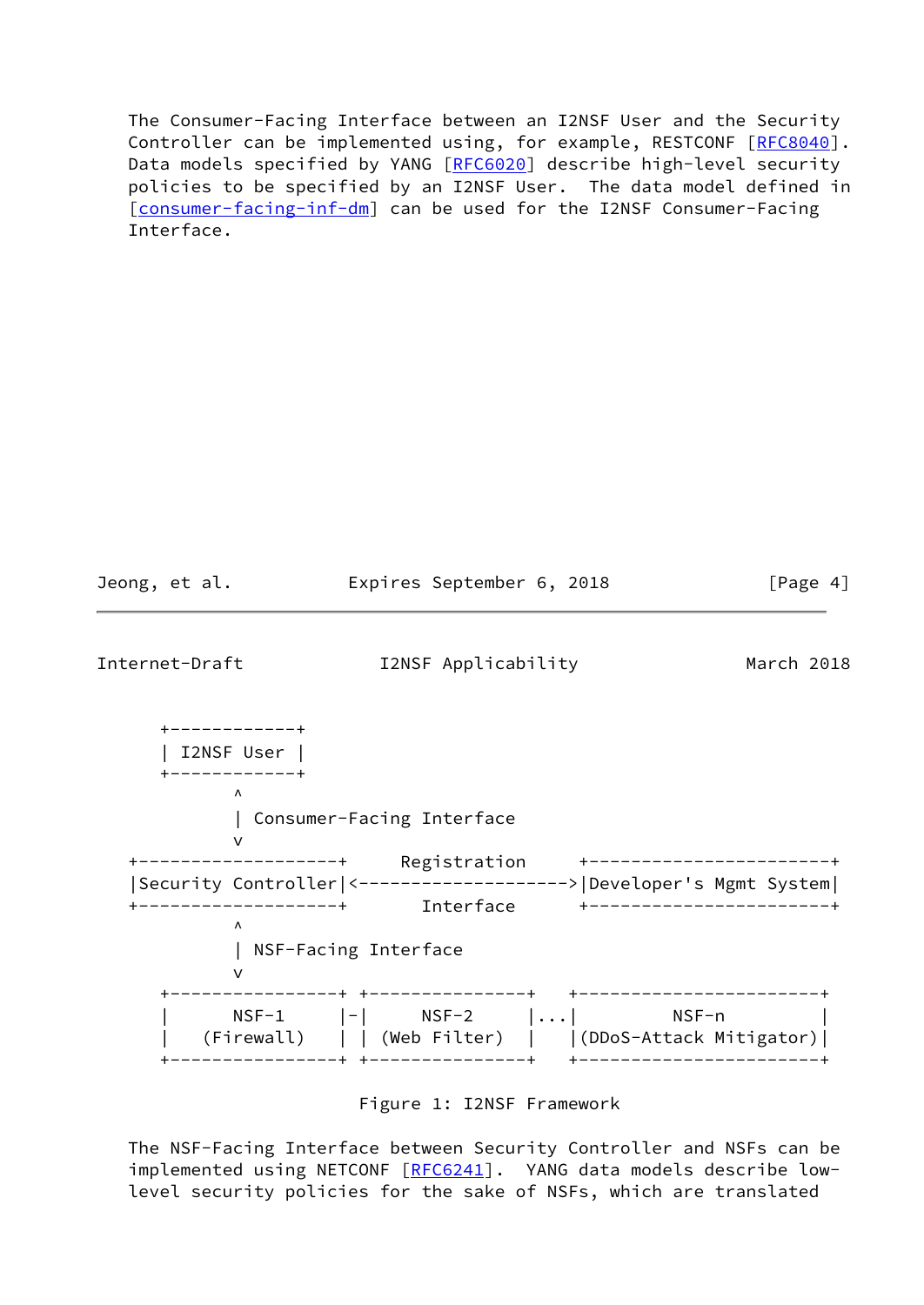from the high-level security policies by the Security Controller. The data model defined in  $[nsf-facing-inf-dm]$  $[nsf-facing-inf-dm]$  can be used for the I2NSF NSF-Facing Interface.

 The Registration Interface between the Security Controller and the Developer's Mgmt System can be implemented by RESTCONF [\[RFC8040](https://datatracker.ietf.org/doc/pdf/rfc8040)]. The data model defined in [[registration-inf-dm](#page-18-4)] can be used for the I2NSF Registration Interface.

 Also, the I2NSF framework can enforce multiple chained NSFs for the low-level security policies by means of service function chaining (SFC) techniques for the I2NSF architecture described in [\[nsf-triggered-steering](#page-18-5)].

 The following describes a security service scenario using the I2NSF framework.

<span id="page-5-0"></span>[3.1](#page-5-0). Time-dependent Web Access Control Service

 This service scenario assumes that an enterprise network administrator wants to control the staff members' access to Facebook during business hours. The following is an example high-level security policy rule that the administrator requests: Block the staff members' access to Facebook from 9 am to 6 pm. The administrator sends this high-level security policy to the security controller, then the security controller identifies required secuity

| Jeong, et al. |  |  |  | Expires September 6, 2018 |  |  | [Page 5] |  |
|---------------|--|--|--|---------------------------|--|--|----------|--|
|---------------|--|--|--|---------------------------|--|--|----------|--|

Internet-Draft I2NSF Applicability March 2018

 capabilities, e.g., IP address and port number inspection capabilities and URL inspection capability. In this scenario, it is assumed that the IP address and port number inspection capabilities are required to check whether a received packet is an HTTP packet from a staff member. The URL inspection capability is required to check whether the target URL of a received packet is facebook.com or not.

 The Security Controller maintains the security capabilities of each NSF running in the I2NSF system, which have been reported by the Developer's Management System via the Registation interface. Based on this information, the Security Controller identifies NSFs that can perform the IP address and port number inspection and URL inspection. In this scenario, it is assumed that an NSF of firewall has the IP address and port number inspection capabilities and an NSF of web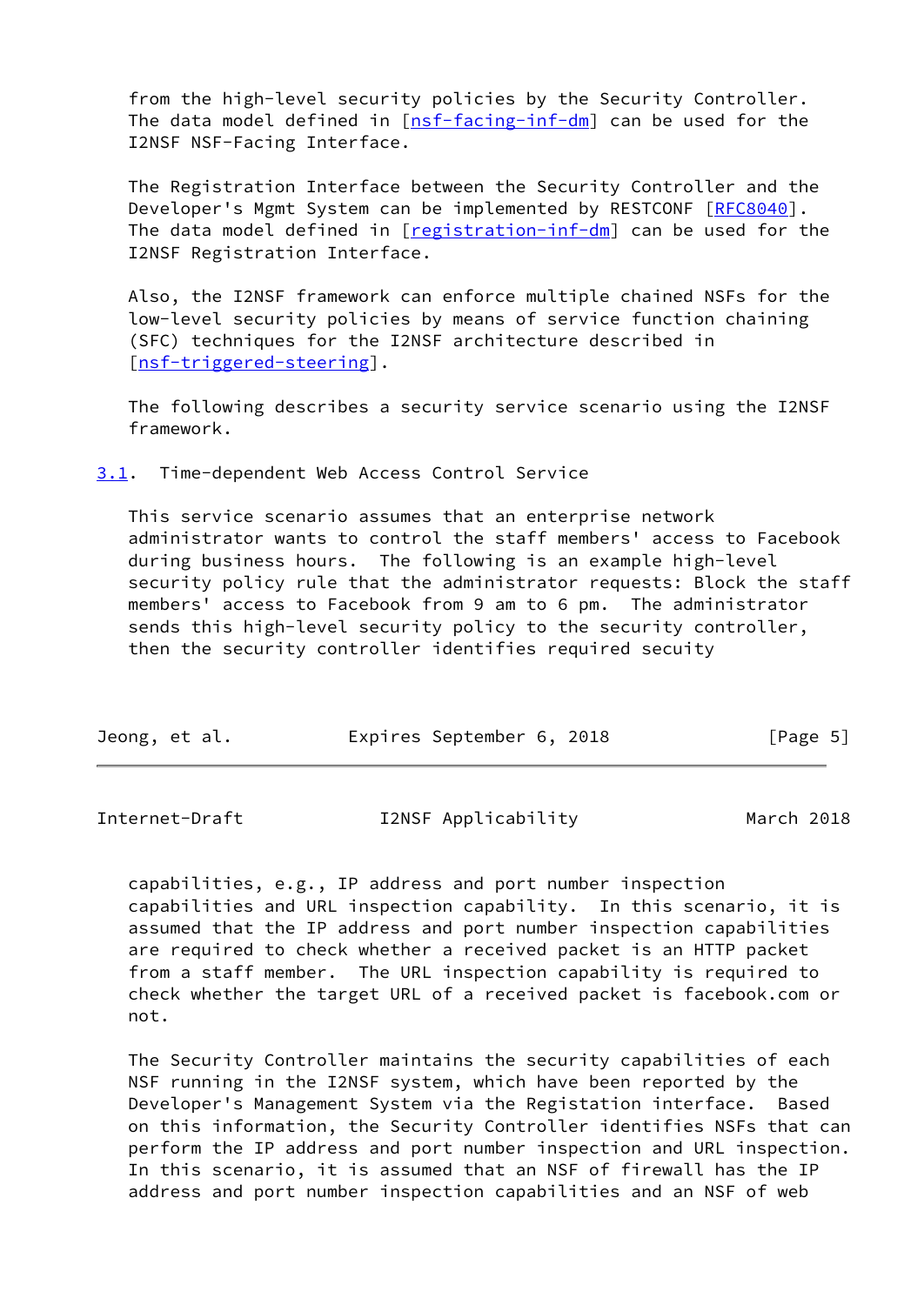filter has URL inspection capability.

 The Security Controller generates low-level security rules for the NSFs to perform IP address and port number inspection, URL inspection, and time checking. Specifically, the Security Controller may interoperate with an access control server in the enterprise network in order to retrieve the information (e.g., IP address in use, company ID, and role) of each employee that is currently using the network. Based on the retrieved information, the Security Controller generates low-level security rules to check whether the source IP address of a received packet matches any one being used by a staff member. In addition, the low-level security rules should be able to determine that a received packet is of HTTP protocol. The low-level security rules for web filter checks that the target URL field of a received packet is equal to facebook.com. Finally, the Security Controller sends the low-level security rules of the IP address and port number inspection to the NSF of firewall and the low-level rules for URL inspection to the NSF of web filter.

 The following describes how the time-dependent web access control service is enforced by the NSFs of firewall and web filter.

- 1. A staff member tries to access Fackbook.com during business hours, e.g., 10 am.
- 2. The packet is forwarded from the staff member's device to the firewall, and the firewall checks the source IP address and port number. Now the firewall identifies the received packet is an HTTP packet from the staff member.
- 3. The firewall triggers the web filter to further inspect the packet, and the packet is forwarded from the firewall to the web filter. Service Function Chaining (SFC) technology can be

| Jeong, et al. | Expires September 6, 2018 | [Page 6] |
|---------------|---------------------------|----------|
|---------------|---------------------------|----------|

<span id="page-6-0"></span>Internet-Draft I2NSF Applicability March 2018

 utilized to support such packet forwarding in the I2NSF framework [\[nsf-triggered-steering](#page-18-5)].

 4. The web filter checks the target URL field of the received packet, and realizes the packet is toward Facebook.com. The web filter then checks that the current time is in business hours. If so, the web filter drops the packet, and consequently the staff member's access to Facebook during business hours is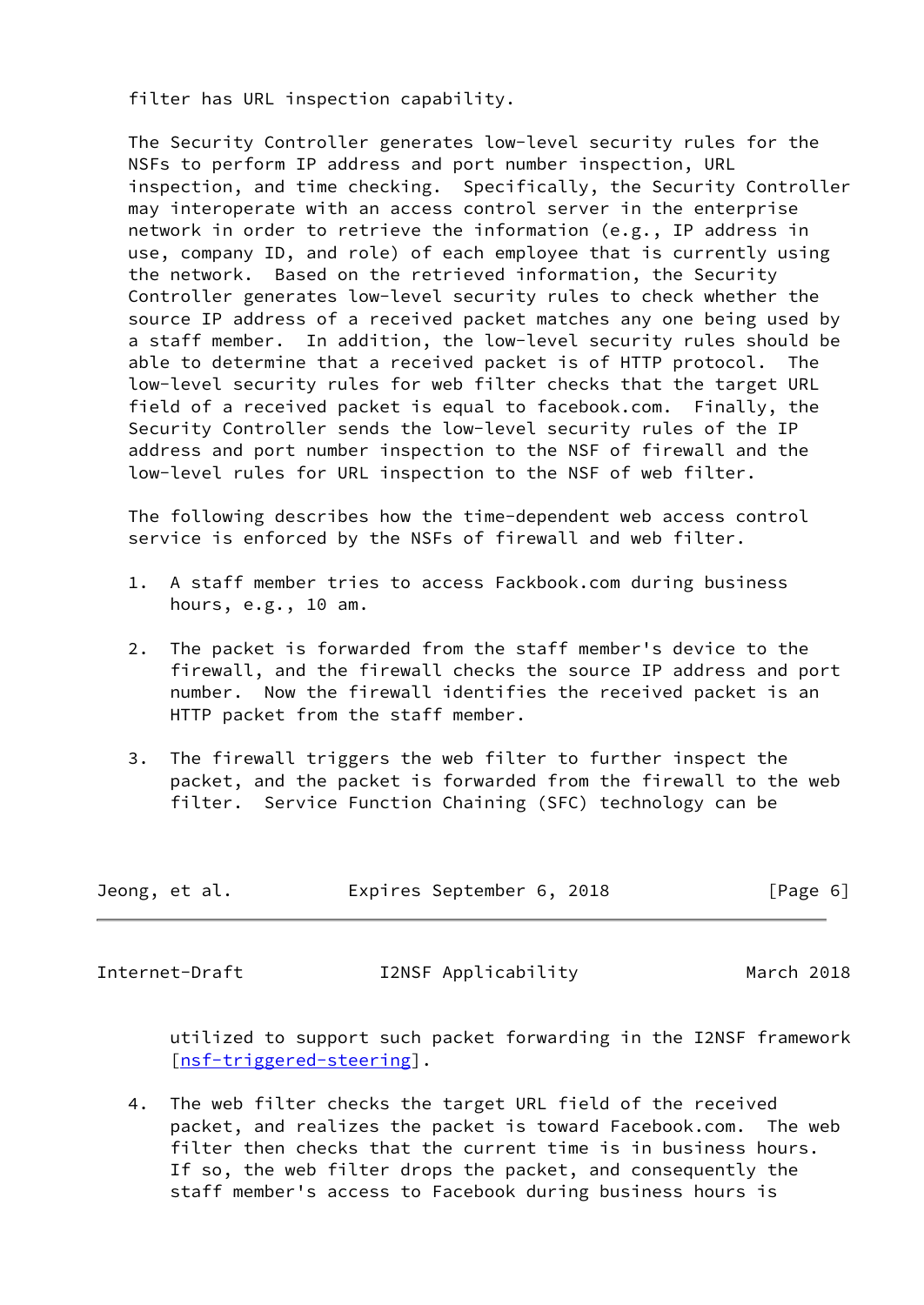blocked.

## <span id="page-7-0"></span>[4](#page-7-0). I2NSF Framework with SDN

 This section describes an I2NSF framework with SDN for I2NSF applicability and use cases, such as firewall, deep packet inspection, and DDoS-attack mitigation functions. SDN enables some packet filtering rules to be enforced in the network switches by controlling their packet forwarding rules. By taking advantage of this capability of SDN, it is possible to optimize the process of security service enforcement in the I2NSF system.

 Figure 2 shows an I2NSF framework [[RFC8329](https://datatracker.ietf.org/doc/pdf/rfc8329)] with SDN networks to support network-based security services. In this system, the enforcement of security policy rules is divided into the SDN switches and NSFs. Especially, SDN switches enforce simple packet filtering rules that can be translated into their packet forwarding rules, whereas NSFs enforce NSF-related security rules requiring the security capabilities of the NSFs. For this purpose, the Security Controller instructs the Switch Controller via NSF-Facing Interface so that SDN switches can perform the required security services with flow tables under the supervision of the Switch Controller (i.e., SDN Controller).

 As an example, let us consider two different types of security rules: Rule A is a simple packet fltering rule that checks only the IP address and port number of a given packet, whereas rule B is a time consuming packet inspection rule for analyzing whether an attached file being transmitted over a flow of packets contains malware. Rule A can be translated into packet forwarding rules of SDN switches and thus be enforced by the switches. In contrast, rule B cannot be enforced by switches, but it can be enforced by NSFs with anti malware capability. Specifically, a flow of packets is forwarded to and reassembled by an NSF to reconstruct the attached file stored in the flow of packets. The NSF then analyzes the file to check the existence of malware. If the file contains malware, the NSF drops the packets.

 In an I2NSF framework with SDN, the Security Controller can analyze given security policy rules and automatically determine which of the

| Jeong, et al. | Expires September 6, 2018 |  |  | [Page 7] |
|---------------|---------------------------|--|--|----------|
|---------------|---------------------------|--|--|----------|

Internet-Draft I2NSF Applicability March 2018

given security policy rules should be enforced by SDN switches and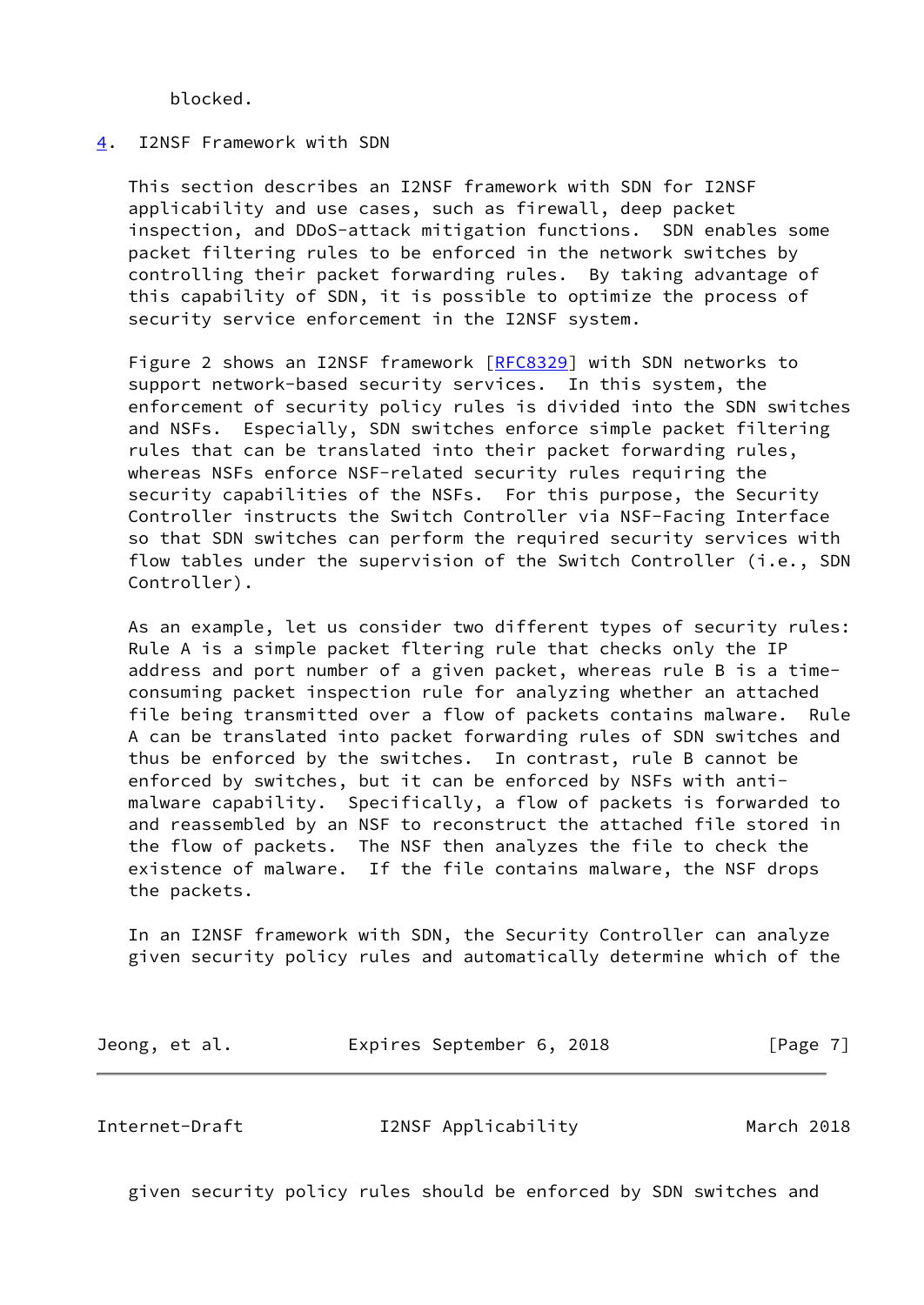which should be enforced by NSFs. If some of the given rules requires security capabilities that can be provided by SDN switches, then the Security Controller instructs the Switch Controller via NSF- Facing Interface so that SDN switches can enforce those security policy rules with flow tables under the supervision of the Switch Controller (i.e., SDN Controller). Or if some rules require security capabilities that can be provided by not SDN switches but NSFs, then the Security Controller instructs relevant NSFs to enforce those rules.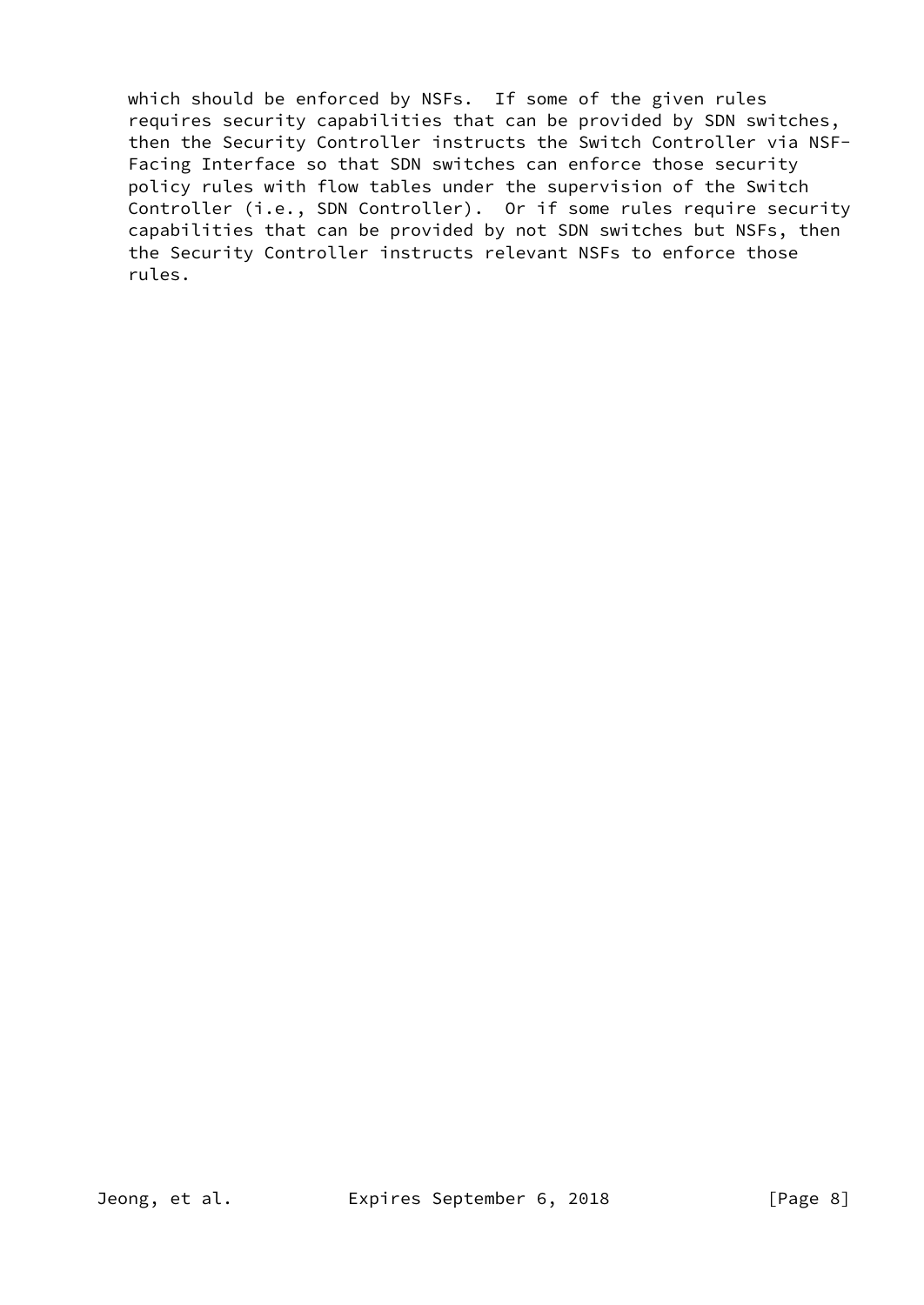

Figure 2: An I2NSF Framework with SDN Network

 The following subsections introduce three use cases for cloud-based security services: (i) firewall system, (ii) deep packet inspection system, and (iii) attack mitigation system. [\[RFC8192](https://datatracker.ietf.org/doc/pdf/rfc8192)]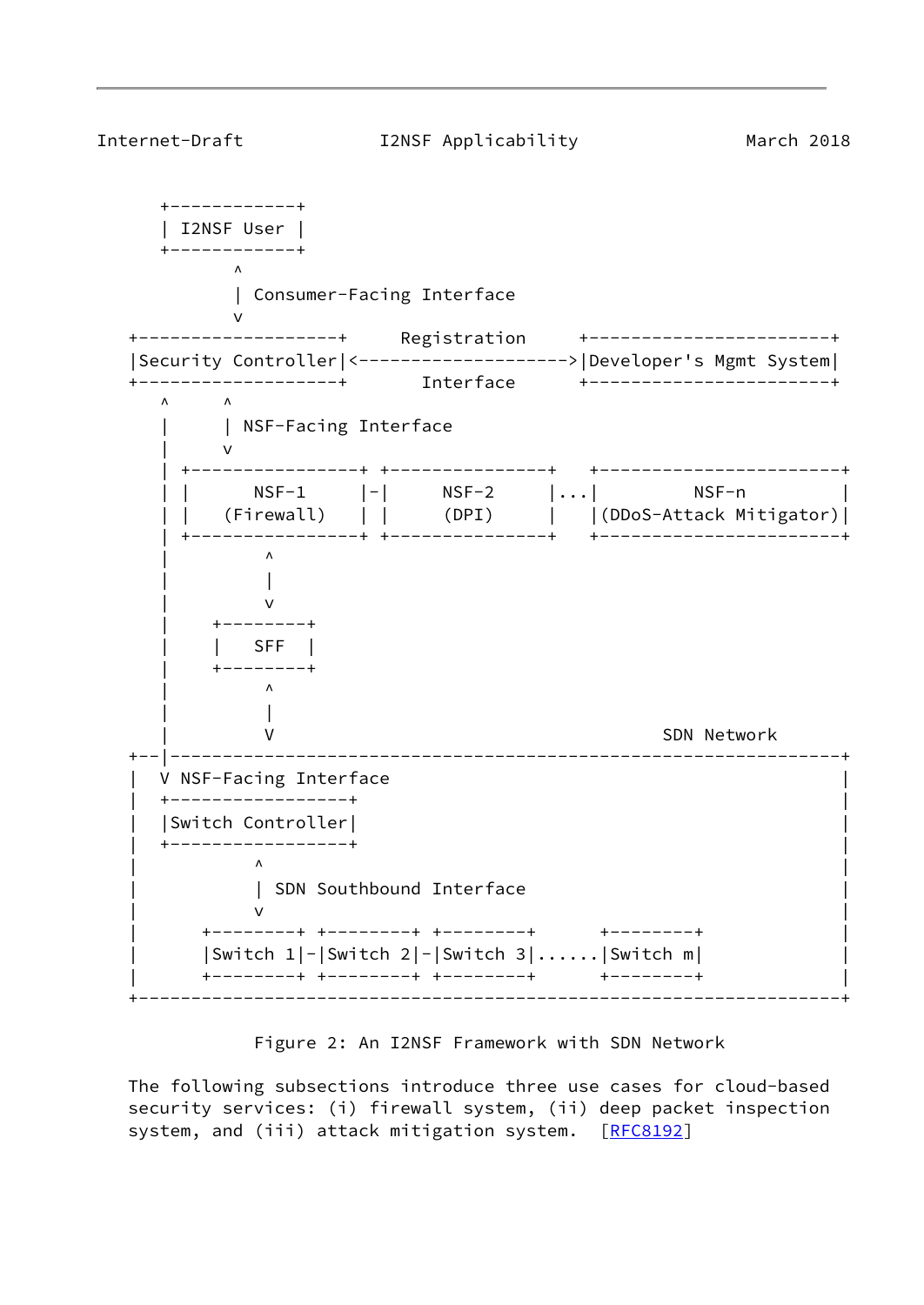## <span id="page-10-1"></span>Internet-Draft I2NSF Applicability March 2018

<span id="page-10-0"></span>[4.1](#page-10-0). Firewall: Centralized Firewall System

 A centralized network firewall can manage each network resource and firewall rules can be managed flexibly by a centralized server for firewall (called Firewall). The centralized network firewall controls each switch for the network resource management and the firewall rules can be added or deleted dynamically.

The procedure of firewall operations in this system is as follows:

- 1. A switch forwards an unknown flow's packet to one of the Switch Controllers.
- 2. The Switch Controller forwards the unknown flow's packet to an appropriate security service application, such as the Firewall.
- 3. The Firewall analyzes, typically, the headers and contents of the packet.
- 4. If the Firewall regards the packet as a malicious one with a suspicious pattern, it reports the malicious packet to the Switch Controller.
- 5. The Switch Controller installs new rules (e.g., drop packets with the suspicious pattern) into underlying switches.
- 6. The suspected packets are dropped by these switches.

 Existing SDN protocols can be used through standard interfaces between the firewall application and switches [\[RFC7149](https://datatracker.ietf.org/doc/pdf/rfc7149)][ITU-T.Y.3300][\[ONF-OpenFlow](#page-18-1)] [[ONF-SDN-Architecture\]](#page-18-2).

 Legacy firewalls have some challenges such as the expensive cost, performance, management of access control, establishment of policy, and packet-based access mechanism. The proposed framework can resolve the challenges through the above centralized firewall system based on SDN as follows:

o Cost: The cost of adding firewalls to network resources such as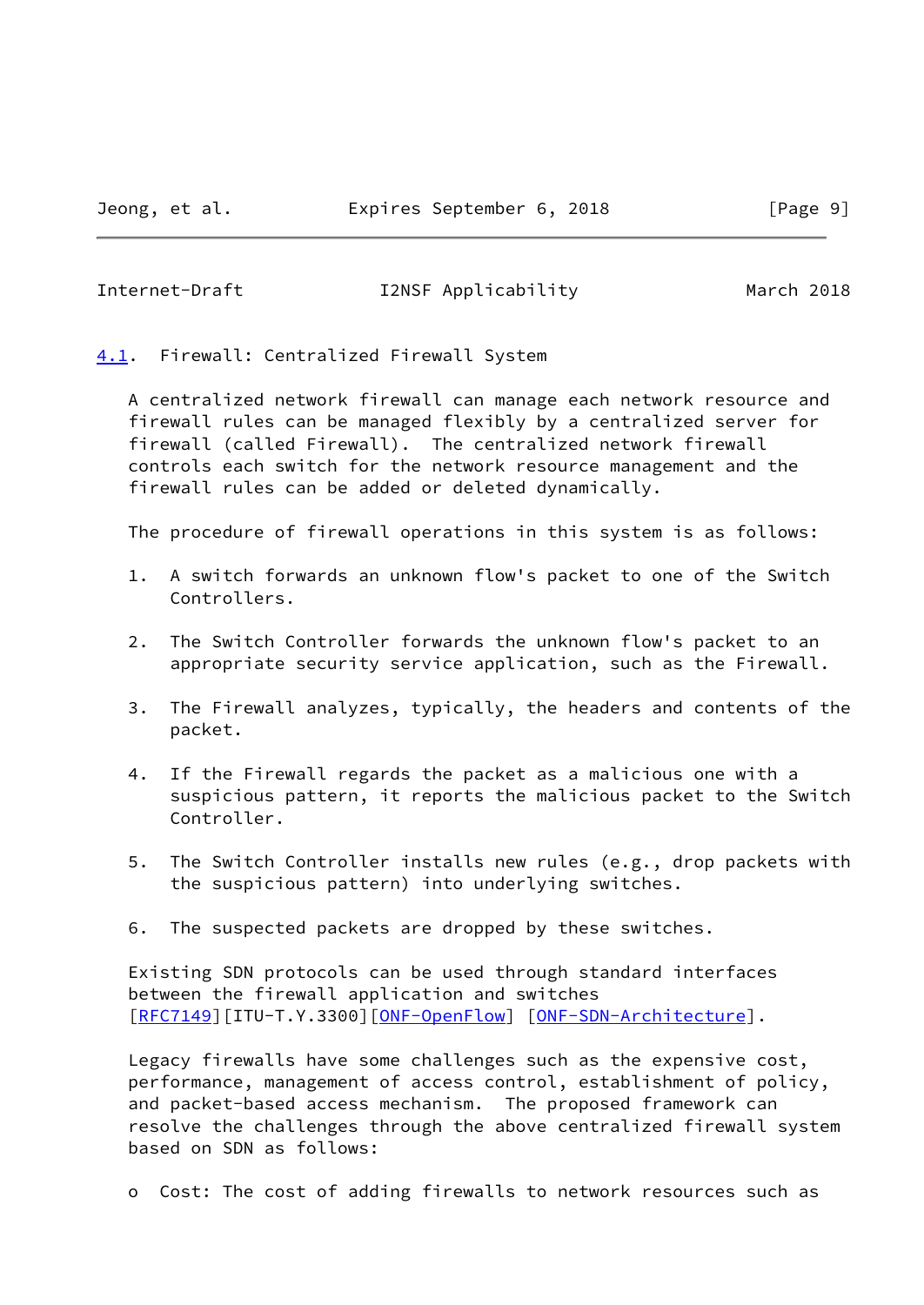routers, gateways, and switches is substantial due to the reason that we need to add firewall on each network resource. To solve this, each network resource can be managed centrally such that a single firewall is manipulated by a centralized server.

 o Performance: The performance of firewalls is often slower than the link speed of network interfaces. Every network resource for firewall needs to check firewall rules according to network

| Jeong, et al. | Expires September 6, 2018 |  | [Page 10] |
|---------------|---------------------------|--|-----------|
|               |                           |  |           |

<span id="page-11-0"></span>Internet-Draft I2NSF Applicability March 2018

 conditions. Firewalls can be adaptively deployed among network switches, depending on network conditions in the framework.

- o The management of access control: Since there may be hundreds of network resources in a network, the dynamic management of access control for security services like firewall is a challenge. In the framework, firewall rules can be dynamically added for new malware.
- o The establishment of policy: Policy should be established for each network resource. However, it is difficult to describe what flows are permitted or denied for firewall within a specific organization network under management. Thus, a centralized view is helpful to determine security policies for such a network.
- o Packet-based access mechanism: Packet-based access mechanism is not enough for firewall in practice since the basic unit of access control is usually users or applications. Therefore, application level rules can be defined and added to the firewall system through the centralized server.
- <span id="page-11-1"></span>[4.2](#page-11-1). Deep Packet Inspection: Centralized VoIP/VoLTE Security System

 A centralized VoIP/VoLTE security system can monitor each VoIP/VoLTE flow and manage VoIP/VoLTE security rules controlled by a centralized server for VoIP/VoLTE security service called VoIP Intrusion Prevention System (IPS). The VoIP/VoLTE security system controls each switch for the VoIP/VoLTE call flow management by manipulating the rules that can be added, deleted or modified dynamically.

 A centralized VoIP/VoLTE security system can cooperate with a network firewall to realize VoIP/VoLTE security service. Specifically, a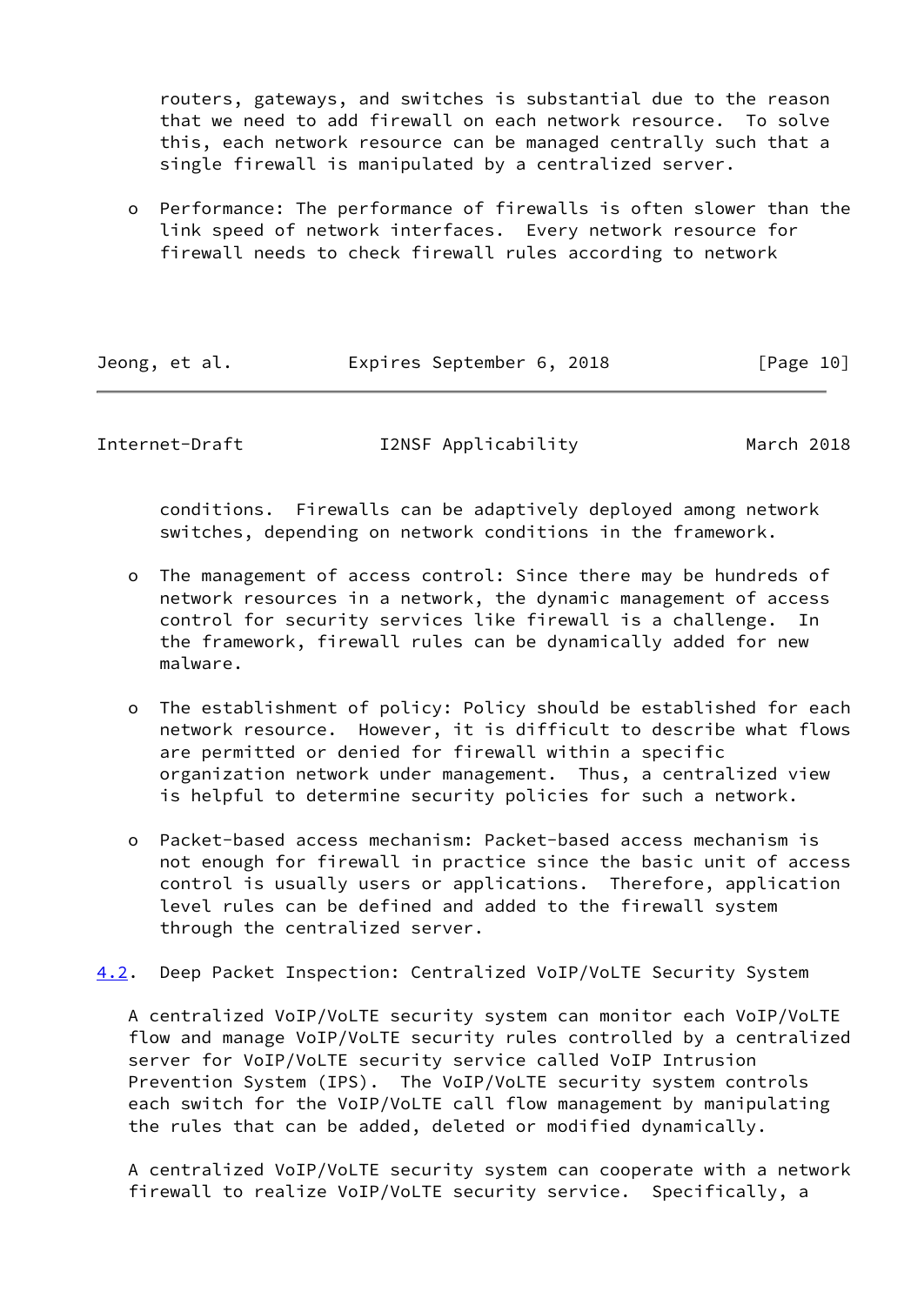network firewall performs basic security checks of an unknown flow's packet observed by a switch. If the network firewall detects that the packet is an unknown VoIP call flow's packet that exhibits some suspicious patterns, then it triggers the VoIP/VoLTE security system for more specialized security analysis of the suspicious VoIP call packet.

 The procedure of VoIP/VoLTE security operations in this system is as follows:

 1. A switch forwards an unknown flow's packet to the Switch Controller, and the Switch Controller further forwards the unknown flow's packet to the Firewall for basic security inspection.

| Jeong, et al. |  | Expires September 6, 2018 |  | [Page 11] |  |
|---------------|--|---------------------------|--|-----------|--|
|               |  |                           |  |           |  |

Internet-Draft I2NSF Applicability March 2018

- 2. The Firewall analyzes the header fields of the packet, and figures out that this is an unknown VoIP call flow's signal packet (e.g., SIP packet) of a suspicious pattern.
- 3. The Firewall triggers an appropriate security service function, such as VoIP IPS, for detailed security analysis of the suspicious signal packet. That is, the firewall sends the packet to the Service Function Forwarder (SFF) in the I2NSF framework [\[nsf-triggered-steering](#page-18-5)], as shown in Figure 2. The SFF forwards the suspicious signal packet to the VoIP IPS.
- 4. The VoIP IPS analyzes the headers and contents of the signal packet, such as calling number and session description headers [\[RFC4566](https://datatracker.ietf.org/doc/pdf/rfc4566)].
- 5. If, for example, the VoIP IPS regards the packet as a spoofed packet by hackers or a scanning packet searching for VoIP/VoLTE devices, it drops the packet. In addition, the VoIP IPS requests the Switch Controller to block that packet and the subsequent packets that have the same call-id.
- 6. The Switch Controller installs new rules (e.g., drop packets) into underlying switches.
- 7. The illegal packets are dropped by these switches.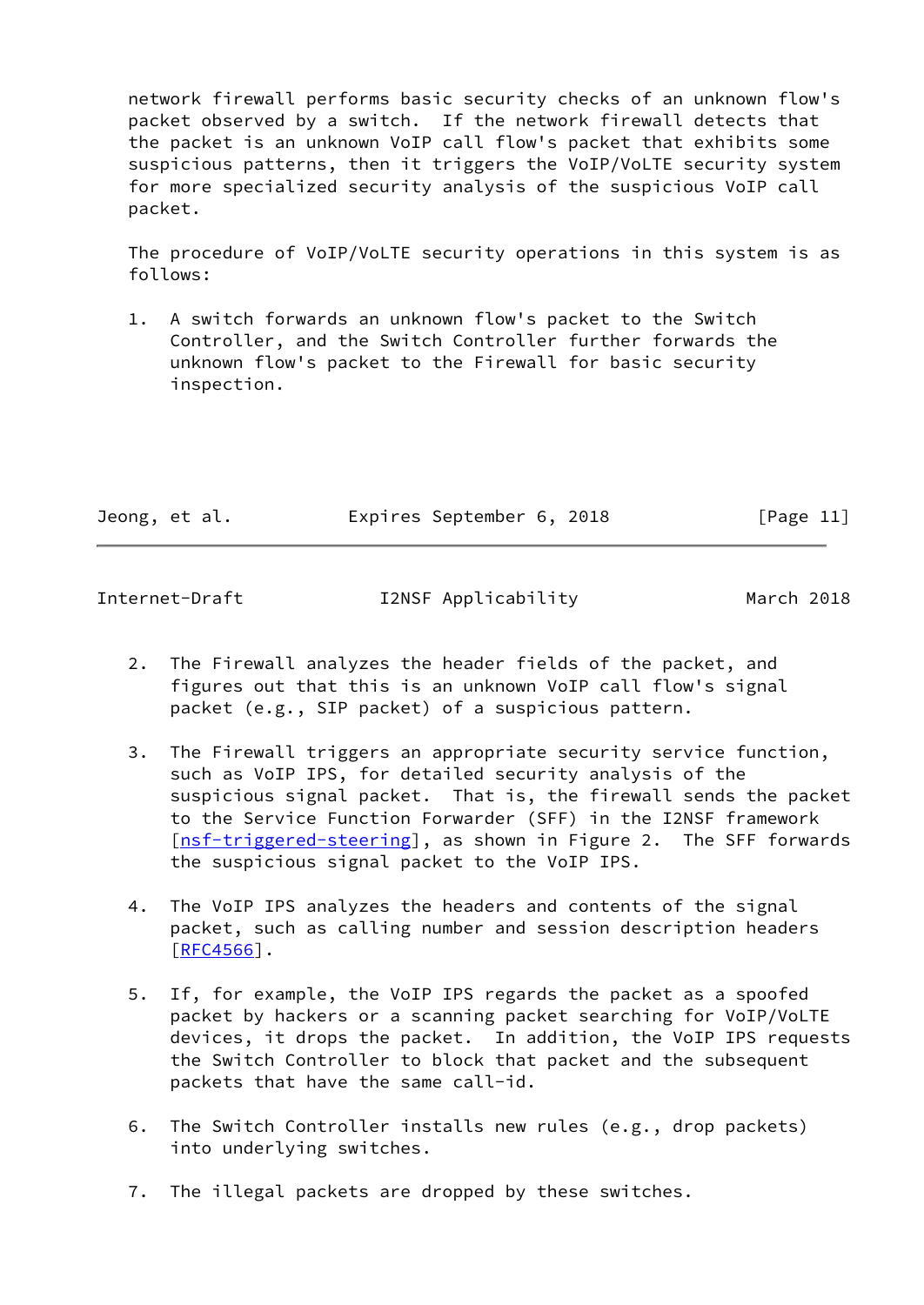Existing SDN protocols can be used through standard interfaces between the VoIP IPS application and switches [[RFC7149](https://datatracker.ietf.org/doc/pdf/rfc7149)][ITU-T.Y.3300] [\[ONF-OpenFlow](#page-18-1)][ONF-SDN-Architecture].

 Legacy hardware based VoIP IPS has some challenges, such as provisioning time, the granularity of security, expensive cost, and the establishment of policy. The I2NSF framework can resolve the challenges through the above centralized VoIP/VoLTE security system based on SDN as follows:

- o Provisioning: The provisioning time of setting up a legacy VoIP IPS to network is substantial because it takes from some hours to some days. By managing the network resources centrally, VoIP IPS can provide more agility in provisioning both virtual and physical network resources from a central location.
- o The granularity of security: The security rules of a legacy VoIP IPS are compounded considering the granularity of security. The proposed framework can provide more granular security by centralizing security control into a switch controller. The VoIP IPS can effectively manage security rules throughout the network.

| Jeong, et al. | Expires September 6, 2018 |  | [Page 12] |
|---------------|---------------------------|--|-----------|
|               |                           |  |           |

<span id="page-13-0"></span>

Internet-Draft I2NSF Applicability March 2018

- o Cost: The cost of adding VoIP IPS to network resources, such as routers, gateways, and switches is substantial due to the reason that we need to add VoIP IPS on each network resource. To solve this, each network resource can be managed centrally such that a single VoIP IPS is manipulated by a centralized server.
- o The establishment of policy: Policy should be established for each network resource. However, it is difficult to describe what flows are permitted or denied for VoIP IPS within a specific organization network under management. Thus, a centralized view is helpful to determine security policies for such a network.

<span id="page-13-1"></span>[4.3](#page-13-1). Attack Mitigation: Centralized DDoS-attack Mitigation System

 A centralized DDoS-attack mitigation can manage each network resource and manipulate rules to each switch through a centralized server for DDoS-attack mitigation (called DDoS-attack Mitigator). The centralized DDoS-attack mitigation system defends servers against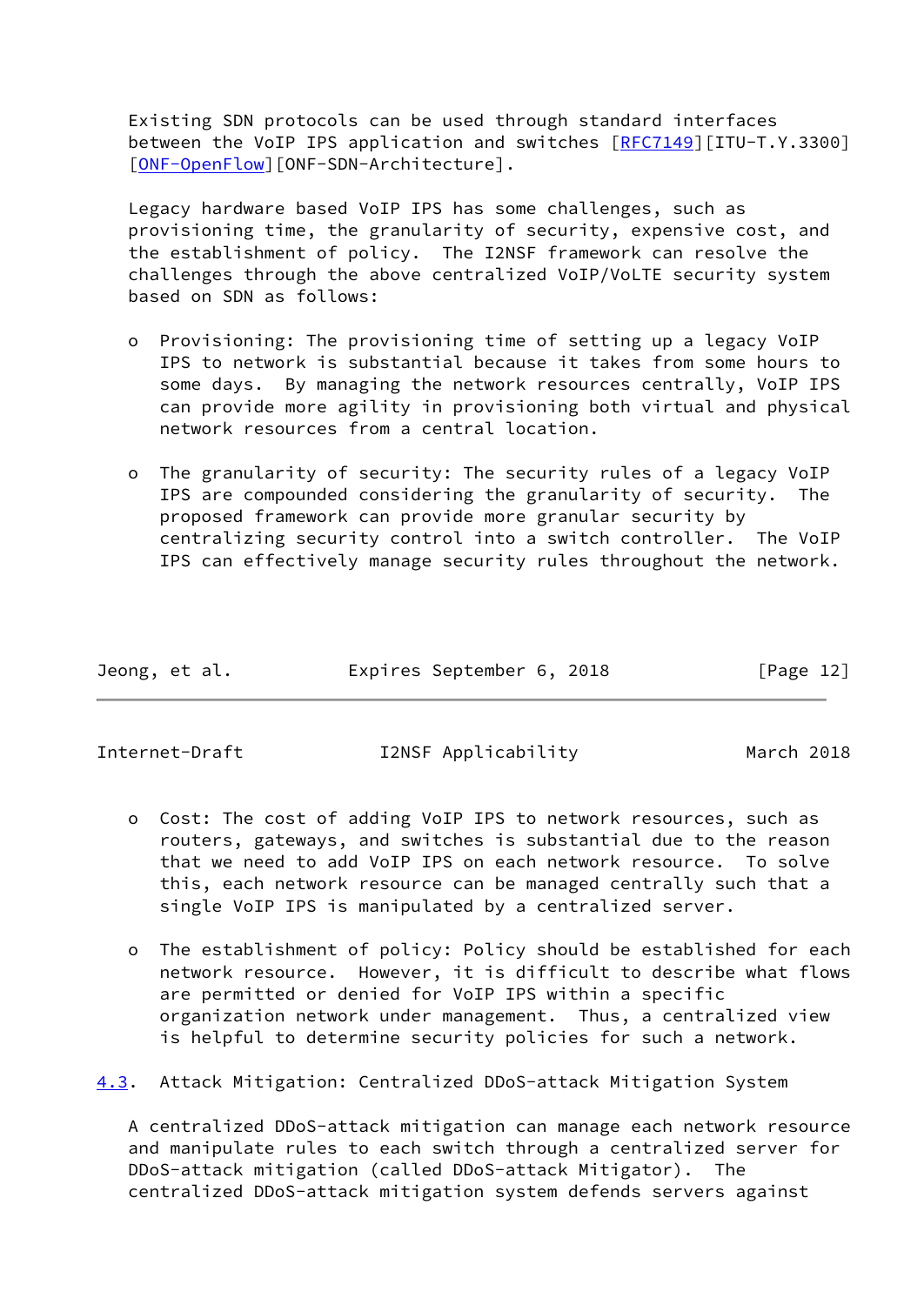DDoS attacks outside private network, that is, from public network.

 Servers are categorized into stateless servers (e.g., DNS servers) and stateful servers (e.g., web servers). For DDoS-attack mitigation, traffic flows in switches are dynamically configured by traffic flow forwarding path management according to the category of servers [\[AVANT-GUARD](#page-16-4)]. Such a managenent should consider the load balance among the switches for the defense against DDoS attacks.

 The procedure of DDoS-attack mitigation operations in this system is as follows:

- 1. A Switch periodically reports an inter-arrival pattern of a flow's packets to one of the Switch Controllers.
- 2. The Switch Controller forwards the flow's inter-arrival pattern to an appropriate security service application, such as DDoS attack Mitigator.
- 3. The DDoS-attack Mitigator analyzes the reported pattern for the flow.
- 4. If the DDoS-attack Mitigator regards the pattern as a DDoS attack, it computes a packet dropping probability corresponding to suspiciousness level and reports this DDoS-attack flow to Switch Controller.
- 5. The Switch Controller installs new rules into switches (e.g., forward packets with the suspicious inter-arrival pattern with a dropping probability).

| Jeong, et al. | Expires September 6, 2018 |  | [Page 13] |  |
|---------------|---------------------------|--|-----------|--|
|               |                           |  |           |  |

Internet-Draft I2NSF Applicability March 2018

 6. The suspicious flow's packets are randomly dropped by switches with the dropping probability.

 For the above centralized DDoS-attack mitigation system, the existing SDN protocols can be used through standard interfaces between the DDoS-attack mitigator application and switches [\[RFC7149](https://datatracker.ietf.org/doc/pdf/rfc7149)] [\[ITU-T.Y.3300](#page-17-0)][ONF-OpenFlow][\[ONF-SDN-Architecture](#page-18-2)].

 The centralized DDoS-attack mitigation system has challenges similar to the centralized firewall system. The proposed framework can resolve the challenges through the above centralized DDoS-attack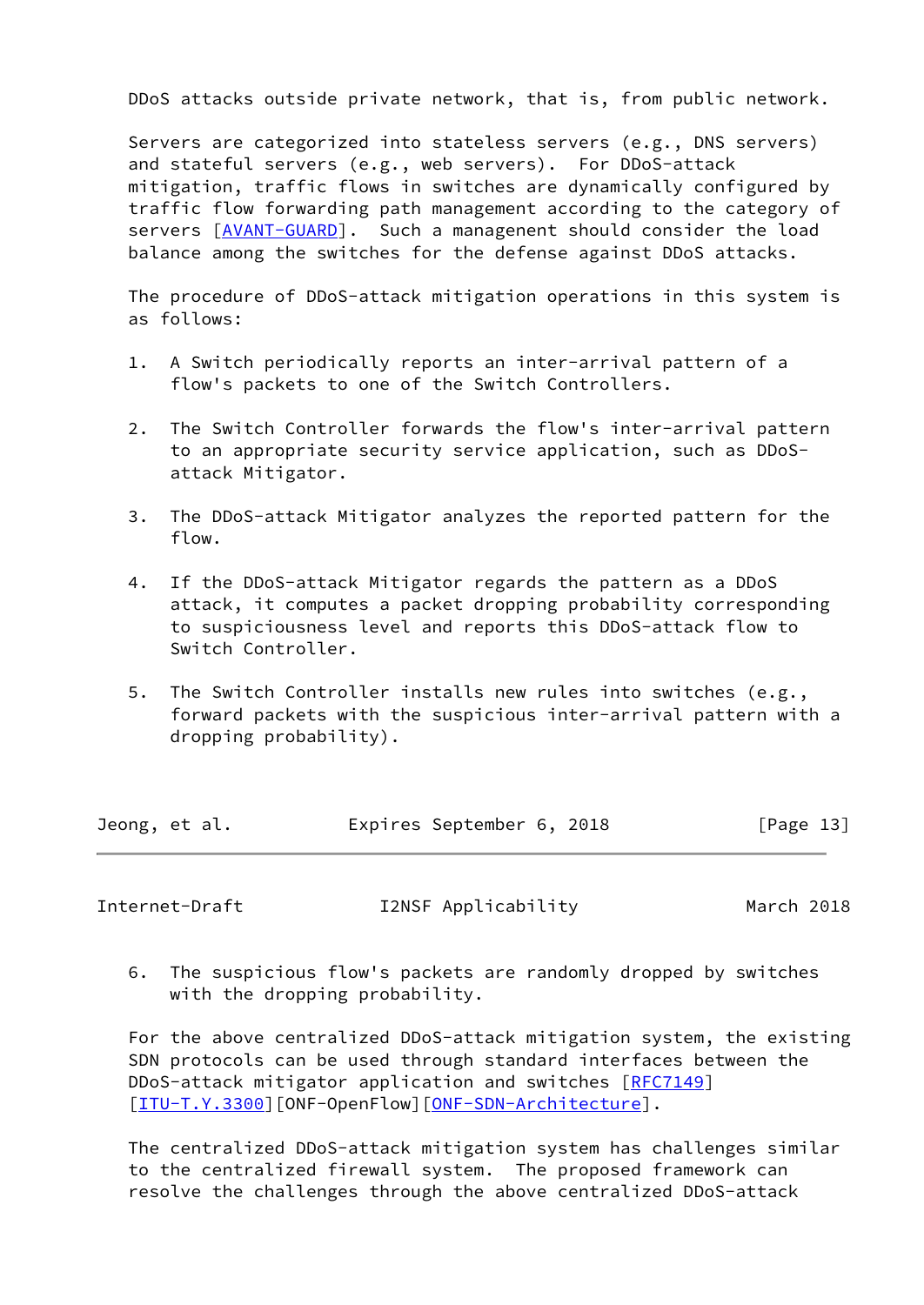mitigation system based on SDN as follows:

- o Cost: The cost of adding DDoS-attack mitigators to network resources such as routers, gateways, and switches is substantial due to the reason that we need to add DDoS-attack mitigator on each network resource. To solve this, each network resource can be managed centrally such that a single DDoS-attack mitigator is manipulated by a centralized server.
- o Performance: The performance of DDoS-attack mitigators is often slower than the link speed of network interfaces. The checking of DDoS attacks may reduce the performance of the network interfaces. DDoS-attack mitigators can be adaptively deployed among network switches, depending on network conditions in the framework.
- o The management of network resources: Since there may be hundreds of network resources in an administered network, the dynamic management of network resources for performance (e.g., load balancing) is a challenge for DDoS-attack mitigation. In the framework, as dynamic network resource management, traffic flow forwarding path management can handle the load balancing of network switches [\[AVANT-GUARD](#page-16-4)]. With this management, the current and near-future workload can be spread among the network switches for DDoS-attack mitigation. In addition, DDoS-attack mitigation rules can be dynamically added for new DDoS attacks.
- o The establishment of policy: Policy should be established for each network resource. However, it is difficult to describe what flows are permitted or denied for new DDoS-attacks (e.g., DNS reflection attack) within a specific organization network under management. Thus, a centralized view is helpful to determine security policies for such a network.

 So far this document has described the procedure and impact of the three use cases for network-based security services using the I2NSF framework with SDN networks. To support these use cases in the proposed data-driven security service framework, YANG data models

| Jeong, et al. | Expires September 6, 2018 |  | [Page 14] |
|---------------|---------------------------|--|-----------|
|               |                           |  |           |

<span id="page-15-0"></span>Internet-Draft I2NSF Applicability March 2018

described in [\[consumer-facing-inf-dm](#page-17-5)], [\[nsf-facing-inf-dm](#page-17-7)], and [\[registration-inf-dm](#page-18-4)] can be used as Consumer-Facing Interface, NSF- Facing Interface, and Registration Interface, respectively, along with RESTCONF [[RFC8040](https://datatracker.ietf.org/doc/pdf/rfc8040)] and NETCONF [\[RFC6241](https://datatracker.ietf.org/doc/pdf/rfc6241)].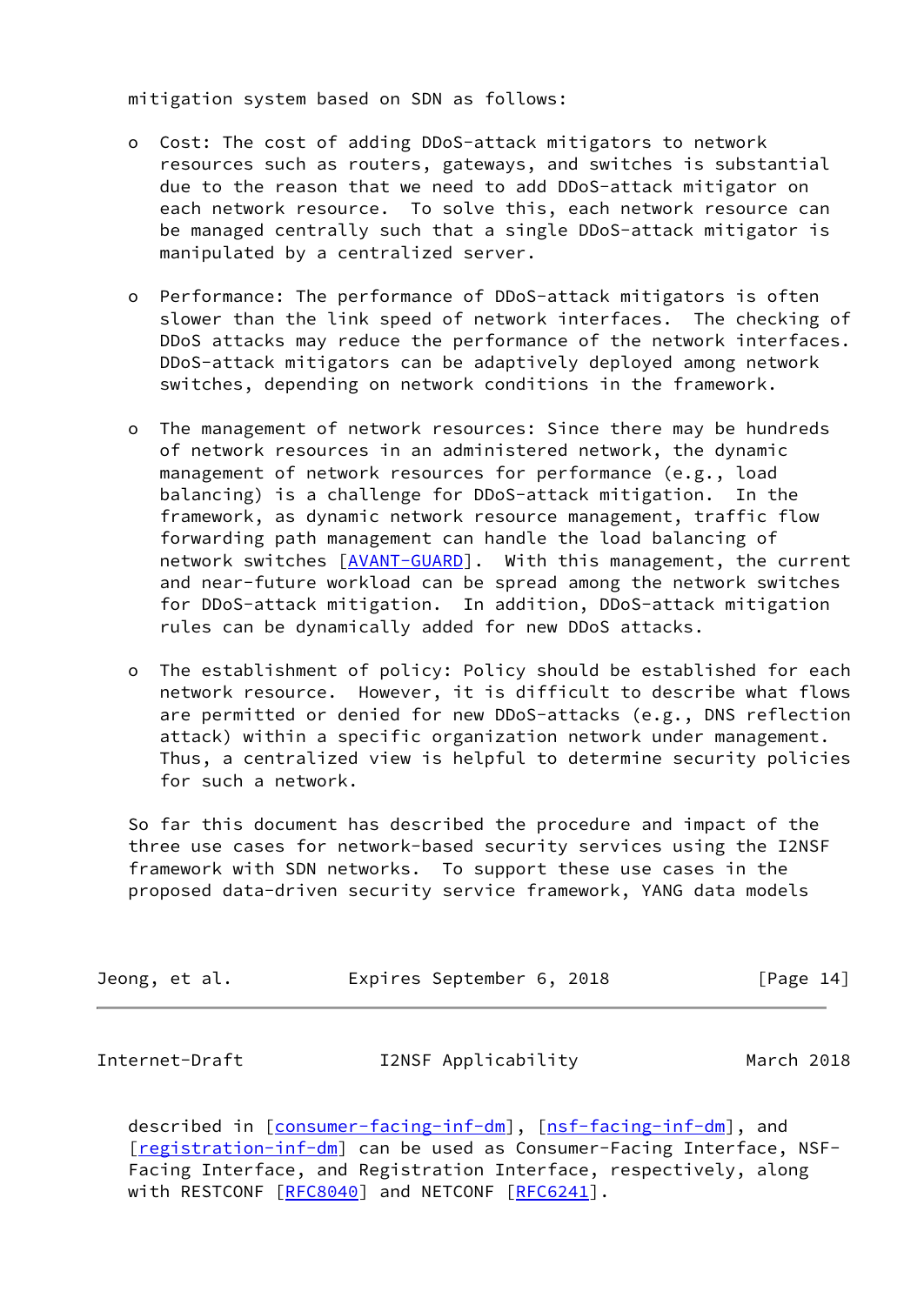## <span id="page-16-0"></span>[5](#page-16-0). Security Considerations

 The I2NSF framework with SDN networks in this document is derived from the I2NSF framework [\[RFC8329](https://datatracker.ietf.org/doc/pdf/rfc8329)], so the security considerations of the I2NSF framework should be included in this document. Therefore, proper secure communication channels should be used the delivery of control or management messages among the components in the proposed framework.

 This document shares all the security issues of SDN that are specified in the "Security Considerations" section of [[ITU-T.Y.3300\]](#page-17-0).

<span id="page-16-1"></span>[6](#page-16-1). Acknowledgments

 This work was supported by Institute for Information & communications Technology Promotion (IITP) grant funded by the Korea government (MSIP) (No.R-20160222-002755, Cloud based Security Intelligence Technology Development for the Customized Security Service Provisioning).

<span id="page-16-2"></span>[7](#page-16-2). Contributors

 I2NSF is a group effort. I2NSF has had a number of contributing authors. The following are considered co-authors:

- o Hyoungshick Kim (Sungkyunkwan University)
- o Jung-Soo Park (ETRI)
- o Se-Hui Lee (Korea Telecom)
- o Mohamed Boucadair (Orange)

# <span id="page-16-3"></span>[8](#page-16-3). Informative References

<span id="page-16-4"></span>[AVANT-GUARD]

 Shin, S., Yegneswaran, V., Porras, P., and G. Gu, "AVANT- GUARD: Scalable and Vigilant Switch Flow Management in Software-Defined Networks", ACM CCS, November 2013.

Jeong, et al. **Expires September 6, 2018** [Page 15]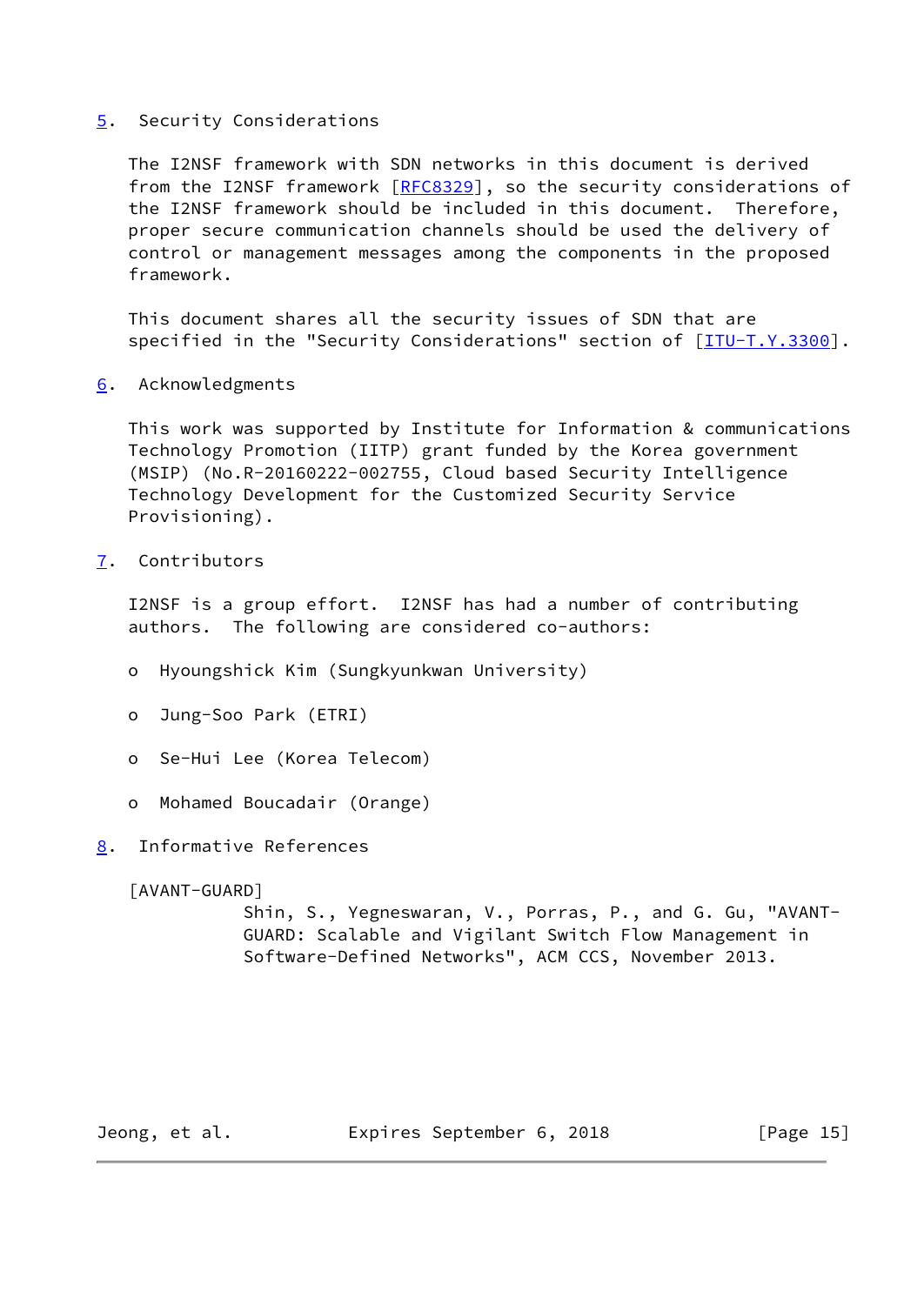## <span id="page-17-5"></span>[consumer-facing-inf-dm]

 Jeong, J., Kim, E., Ahn, T., Kumar, R., and S. Hares, "I2NSF Consumer-Facing Interface YANG Data Model", [draft](https://datatracker.ietf.org/doc/pdf/draft-ietf-i2nsf-consumer-facing-interface-dm-00) [ietf-i2nsf-consumer-facing-interface-dm-00](https://datatracker.ietf.org/doc/pdf/draft-ietf-i2nsf-consumer-facing-interface-dm-00) (work in progress), March 2018.

#### <span id="page-17-4"></span>[consumer-facing-inf-im]

 Kumar, R., Lohiya, A., Qi, D., Bitar, N., Palislamovic, S., Xia, L., and J. Jeong, "Information Model for Consumer-Facing Interface to Security Controller", [draft](https://datatracker.ietf.org/doc/pdf/draft-kumar-i2nsf-client-facing-interface-im-04) [kumar-i2nsf-client-facing-interface-im-04](https://datatracker.ietf.org/doc/pdf/draft-kumar-i2nsf-client-facing-interface-im-04) (work in progress), October 2017.

#### <span id="page-17-8"></span>[ETSI-NFV]

 ETSI GS NFV 002 V1.1.1, "Network Functions Virtualisation (NFV); Architectural Framework", October 2013.

### <span id="page-17-6"></span>[i2nsf-nsf-cap-im]

 Xia, L., Strassner, J., Basile, C., and D. Lopez, "Information Model of NSFs Capabilities", [draft-ietf](https://datatracker.ietf.org/doc/pdf/draft-ietf-i2nsf-capability-00) [i2nsf-capability-00](https://datatracker.ietf.org/doc/pdf/draft-ietf-i2nsf-capability-00) (work in progress), September 2017.

#### <span id="page-17-3"></span>[i2nsf-terminology]

 Hares, S., Strassner, J., Lopez, D., Xia, L., and H. Birkholz, "Interface to Network Security Functions (I2NSF) Terminology", [draft-ietf-i2nsf-terminology-05](https://datatracker.ietf.org/doc/pdf/draft-ietf-i2nsf-terminology-05) (work in progress), January 2018.

### <span id="page-17-1"></span>[ITU-T.X.1252]

 Recommendation ITU-T X.1252, "Baseline Identity Management Terms and Definitions", April 2010.

#### <span id="page-17-2"></span>[ITU-T.X.800]

 Recommendation ITU-T X.800, "Security Architecture for Open Systems Interconnection for CCITT Applications", March 1991.

#### <span id="page-17-0"></span>[ITU-T.Y.3300]

 Recommendation ITU-T Y.3300, "Framework of Software- Defined Networking", June 2014.

### <span id="page-17-7"></span>[nsf-facing-inf-dm]

 Kim, J., Jeong, J., Park, J., Hares, S., and Q. Lin, "I2NSF Network Security Function-Facing Interface YANG Data Model", [draft-ietf-i2nsf-nsf-facing-interface-data](https://datatracker.ietf.org/doc/pdf/draft-ietf-i2nsf-nsf-facing-interface-data-model-00) [model-00](https://datatracker.ietf.org/doc/pdf/draft-ietf-i2nsf-nsf-facing-interface-data-model-00) (work in progress), March 2018.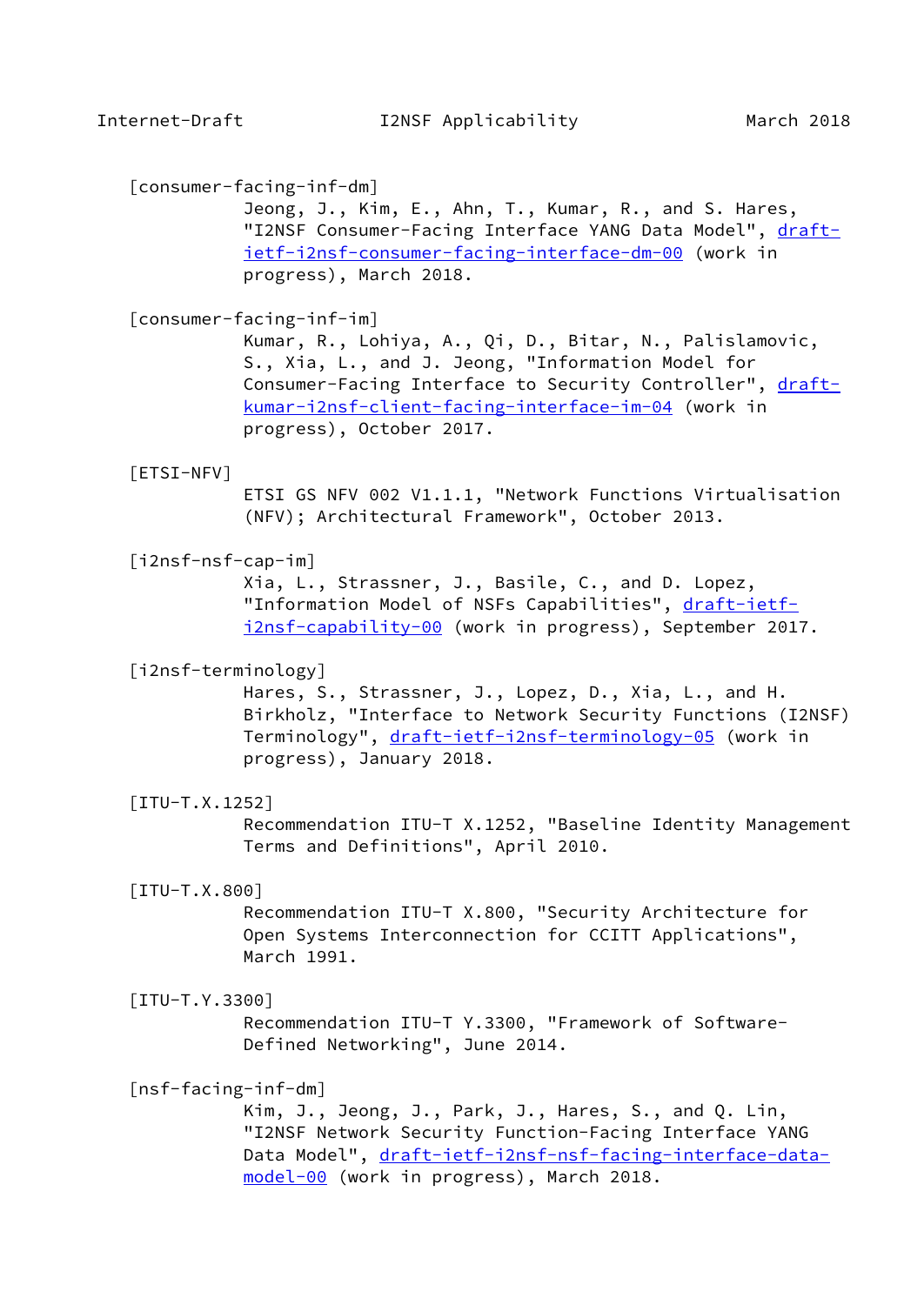<span id="page-18-5"></span><span id="page-18-4"></span><span id="page-18-3"></span><span id="page-18-2"></span><span id="page-18-1"></span><span id="page-18-0"></span>

| Internet-Draft     | I2NSF Applicability                                                                                                                                                                                                   | March 2018 |
|--------------------|-----------------------------------------------------------------------------------------------------------------------------------------------------------------------------------------------------------------------|------------|
|                    | [nsf-triggered-steering]<br>Hyun, S., Jeong, J., Park, J., and S. Hares, "Service<br>Function Chaining-Enabled I2NSF Architecture", draft-hyun-<br>i2nsf-nsf-triggered-steering-05 (work in progress), March<br>2018. |            |
| [ONF-OpenFlow]     | ONF, "OpenFlow Switch Specification (Version 1.4.0)",<br>October 2013.                                                                                                                                                |            |
|                    | [ONF-SDN-Architecture]<br>ONF, "SDN Architecture", June 2014.                                                                                                                                                         |            |
| [opsawg-firewalls] | Baker, F. and P. Hoffman, "On Firewalls in Internet<br>Security", draft-ietf-opsawg-firewalls-01 (work in<br>progress), October 2012.                                                                                 |            |
|                    | [registration-inf-dm]<br>Hyun, S., Jeong, J., Roh, T., Wi, S., and J. Park, "I2NSF<br>Registration Interface YANG Data Model", draft-hyun-i2nsf-<br>registration-dm-03 (work in progress), March 2018.                |            |
|                    | [registration-inf-im]<br>Hyun, S., Jeong, J., Roh, T., Wi, S., and J. Park, "I2NSF<br>Registration Interface Information Model", draft-hyun-<br>i2nsf-registration-interface-im-04 (work in progress),<br>March 2018. |            |
| [RFC4566]          | Handley, M., Jacobson, V., and C. Perkins, "SDP: Session<br>Description Protocol", RFC 4566, July 2006.                                                                                                               |            |
| [REG020]           | Bjorklund, M., "YANG - A Data Modeling Language for the<br>Network Configuration Protocol (NETCONF)", RFC 6020,<br>October 2010.                                                                                      |            |
| [RFC6241]          | Enns, R., Bjorklund, M., Schoenwaelder, J., and A.<br>Bierman, "Network Configuration Protocol (NETCONF)",<br>RFC 6241, June 2011.                                                                                    |            |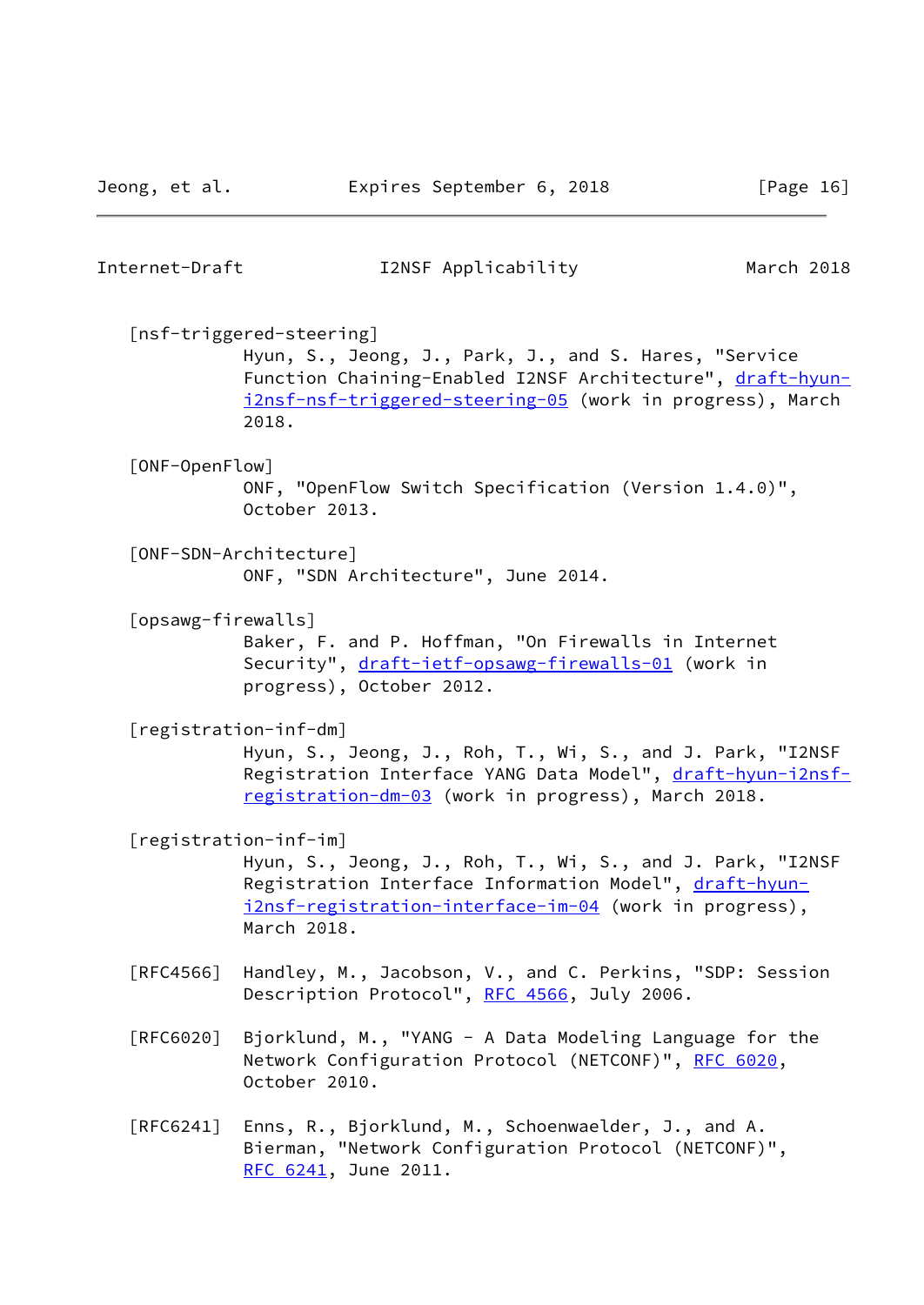- [RFC7149] Boucadair, M. and C. Jacquenet, "Software-Defined Networking: A Perspective from within a Service Provider Environment", [RFC 7149](https://datatracker.ietf.org/doc/pdf/rfc7149), March 2014.
- [RFC8040] Bierman, A., Bjorklund, M., and K. Watsen, "RESTCONF Protocol", [RFC 8040](https://datatracker.ietf.org/doc/pdf/rfc8040), January 2017.

Jeong, et al. **Expires September 6, 2018** [Page 17]

Internet-Draft I2NSF Applicability March 2018

- [RFC8192] Hares, S., Lopez, D., Zarny, M., Jacquenet, C., Kumar, R., and J. Jeong, "Interface to Network Security Functions (I2NSF): Problem Statement and Use Cases", [RFC 8192](https://datatracker.ietf.org/doc/pdf/rfc8192), July 2017.
- [RFC8329] Lopez, D., Lopez, E., Dunbar, L., Strassner, J., and R. Kumar, "Framework for Interface to Network Security Functions", [RFC 8329,](https://datatracker.ietf.org/doc/pdf/rfc8329) February 2018.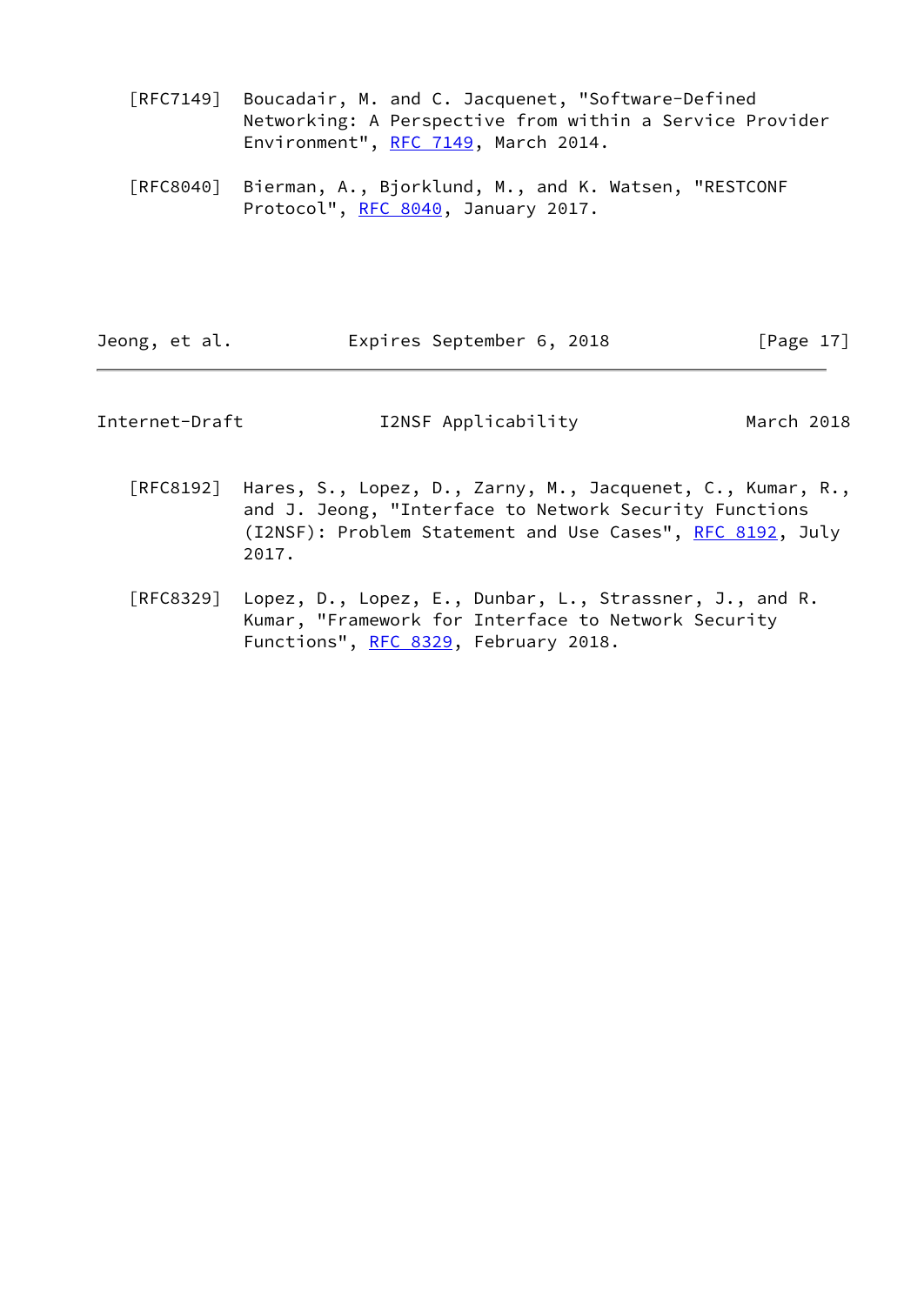Jeong, et al. Expires September 6, 2018 [Page 18]

<span id="page-20-1"></span>Internet-Draft I2NSF Applicability March 2018

<span id="page-20-0"></span>[Appendix A.](#page-20-0) Changes from [draft-ietf-i2nsf-applicability-01](https://datatracker.ietf.org/doc/pdf/draft-ietf-i2nsf-applicability-01)

The following changes have been made from [draft-ietf-i2nsf](https://datatracker.ietf.org/doc/pdf/draft-ietf-i2nsf-applicability-01) [applicability-01](https://datatracker.ietf.org/doc/pdf/draft-ietf-i2nsf-applicability-01):

- o In [Section 4,](#page-7-0) it is clarified what types of security policy rules can be enforced by SDN switches or NSFs in the environment of I2NSF framework with SDN.
- o In [Section 4,](#page-7-0) it is explained what should be done by the Security Controller in order to divide the enforcement of security policy rules into the SDN switches and NSFs in the I2NSF framework with SDN.

Authors' Addresses

 Jaehoon Paul Jeong Department of Software Sungkyunkwan University 2066 Seobu-Ro, Jangan-Gu Suwon, Gyeonggi-Do 16419 Republic of Korea

 Phone: +82 31 299 4957 Fax: +82 31 290 7996 EMail: pauljeong@skku.edu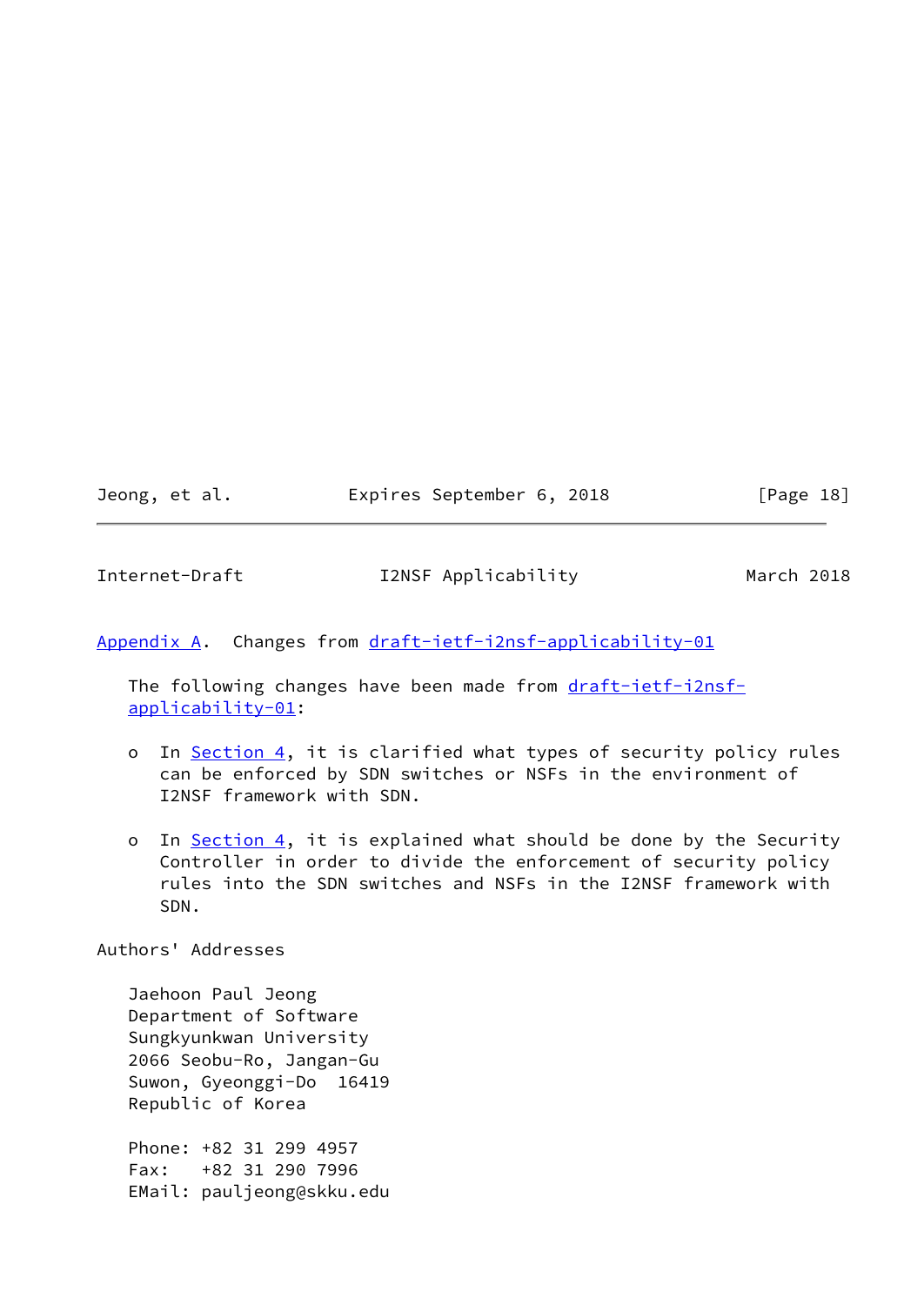Sangwon Hyun Department of Software Sungkyunkwan University 2066 Seobu-Ro, Jangan-Gu Suwon, Gyeonggi-Do 16419 Republic of Korea

 Phone: +82 31 290 7222 Fax: +82 31 299 6673 EMail: swhyun77@skku.edu URI: <http://imtl.skku.ac.kr/>

Jeong, et al. **Expires September 6, 2018** [Page 19]

Internet-Draft I2NSF Applicability March 2018

 Tae-Jin Ahn Korea Telecom 70 Yuseong-Ro, Yuseong-Gu Daejeon 305-811 Republic of Korea

 Phone: +82 42 870 8409 EMail: taejin.ahn@kt.com

 Susan Hares Huawei 7453 Hickory Hill Saline, MI 48176 USA

 Phone: +1-734-604-0332 EMail: shares@ndzh.com